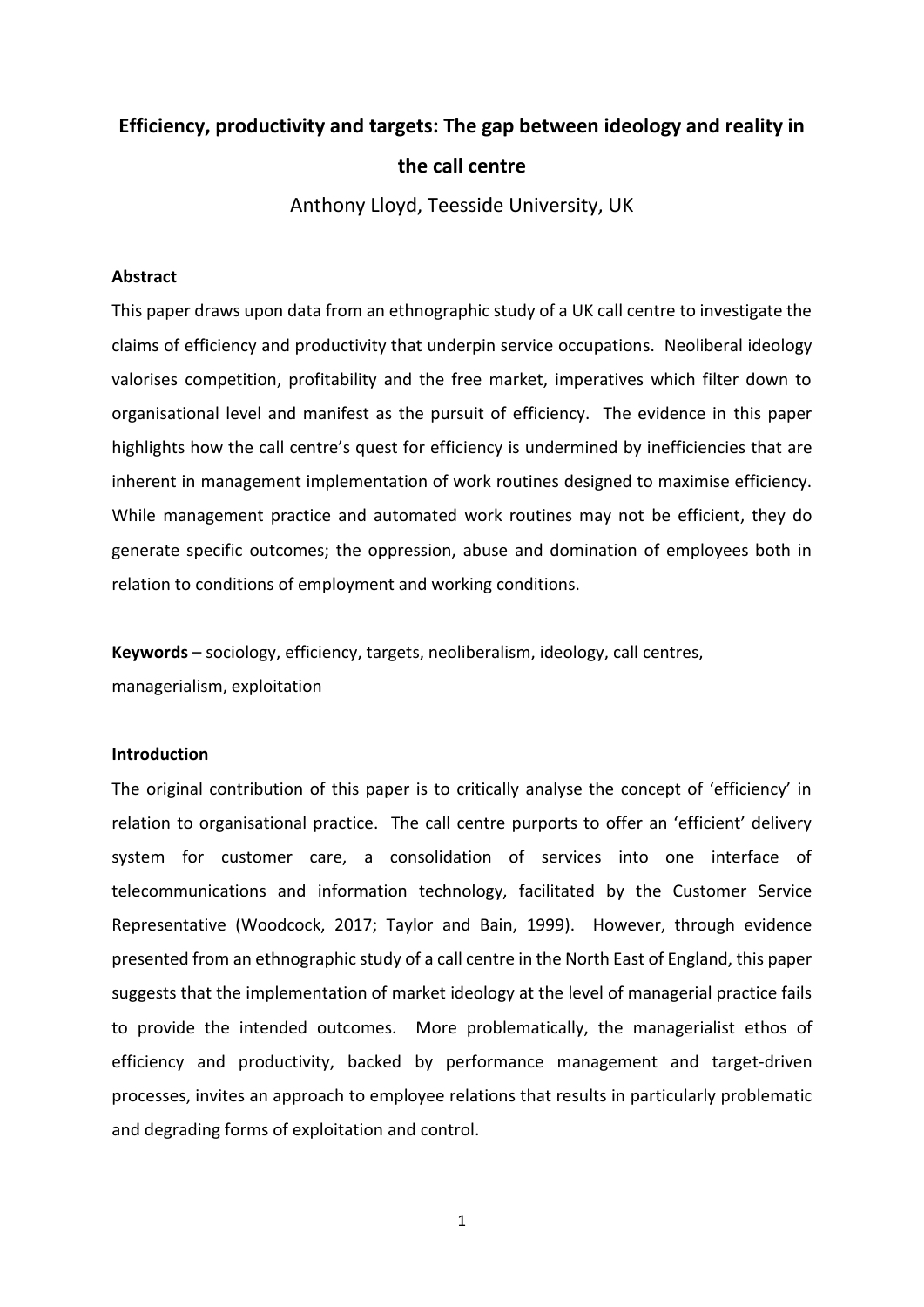Firstly, the paper will outline the imperatives of market ideology and its subsequent retooling of management strategy to highlight the quest for efficiency at an organisational level. Secondly, the paper will outline the methodology and the case study that underpins this paper. Thirdly, findings from this study will demonstrate what management drivers for productivity and efficiency do and do not accomplish. The pursuit of efficiency engenders inherently *inefficient* practice and simultaneously facilitates abusive and harmful treatment of employees. The conclusion will address some of the issues related to ideological rhetoric and reality and how inefficient processes in the call centre relate to neoliberal politicaleconomic ideology. This paper utilises an analytical framework comprising the macro, meso and micro. Through discussion of the macro level of neoliberal political economy and ideology, the meso level context of organisational culture and management practice, and the micro level of individual action and experience, this paper elucidates the relationship between ideology and the subject.

## *Market ideology and the neoliberal ideal*

Debate continues around the historical, epistemological and ontological foundations of neoliberalism (Foucault, 2008; Harvey, 2005; Mirowski, 2013). For Gane (2015), neoliberalism is a form of governance that 'seeks to inject market principles and competition into all aspects of society and culture'. Broadly speaking, it maintains an epistemological and ontological understanding of the human subject as rational actor who, through competition and the organising logic of the market, rejects conflict in favour of co-operation and mutual interest (Gane, 2015; Mirowski, 2013). This framework underpins the ideological roots of neoliberalism; a commitment to free markets, private property and competition best reflects human nature and provides the preeminent opportunity to maximise potential and growth (Harvey, 2005). Commitment to free market economics ebbed during the post-war social democratic consensus but re-emerged when economic crises in the early 1970s shook the foundations of Keynesian polity (Harvey, 2005). Neoliberal ideology entered the political mainstream in the 1980s and fundamentally altered the social, economic and political landscape of the UK and elsewhere.

The post-war consensus was ultimately an aberration in the *longue dureè* of capitalism (Piketty, 2014); a brief interregnum of welfarist policy in a historical period underpinned by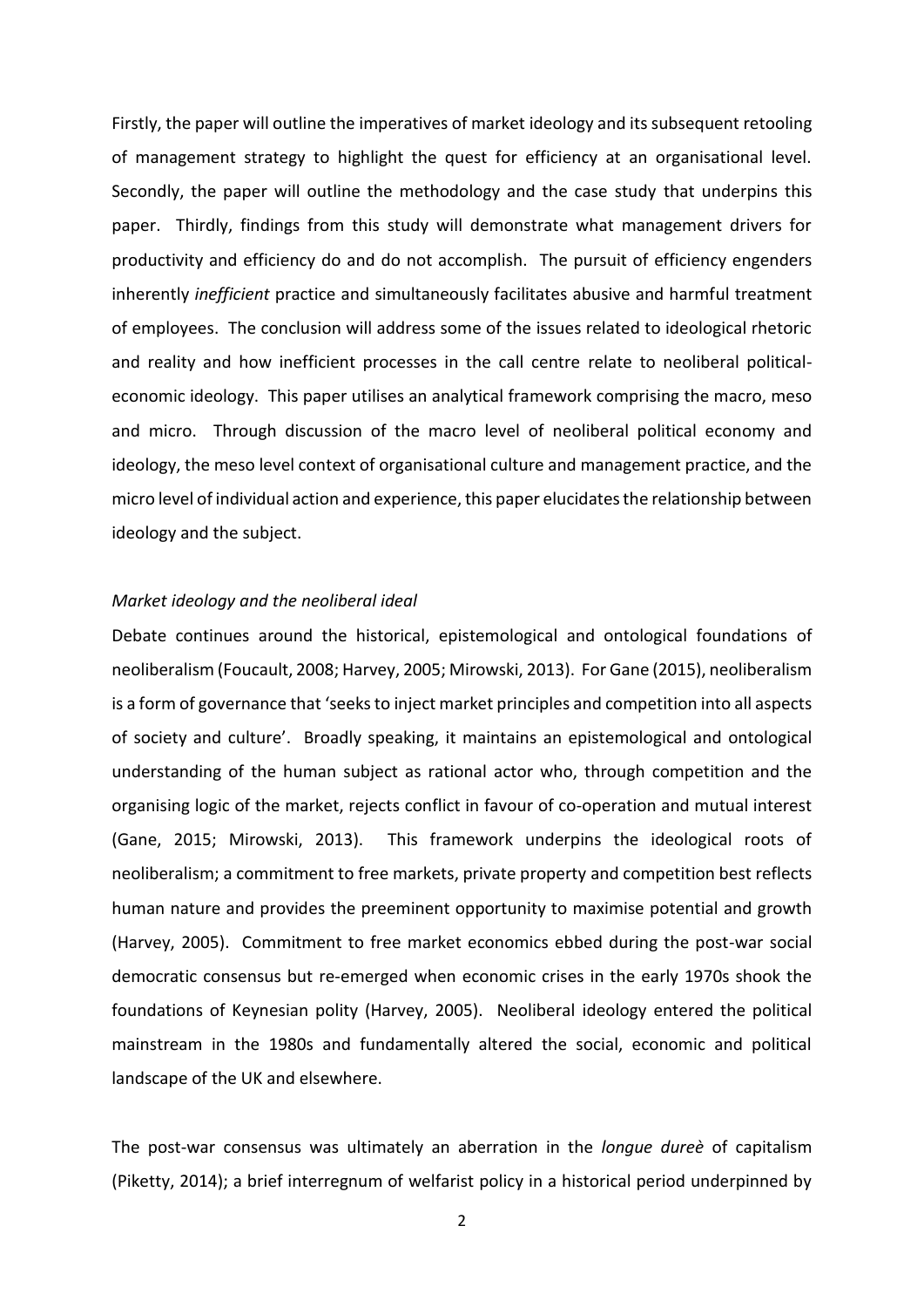the tendency for the rate of return on capital investment to exceed overall economic growth, leading to profit accumulating amongst the already wealthy. Bobbitt (2002), on the other hand, identifies a clear shift in constitutional framework at the end of the 20<sup>th</sup> century; the nation-state replaced by a market-state less inclined towards mass free public education, universal franchise and social security in favour of maximising opportunity, privatising public services and ensuring democratic procedures are less influential and more responsive to the market. In different ways, each suggests a shift in logic towards the end of the 20<sup>th</sup> century that favours market forces and the imperatives of capital (Harvey, 2010). Streeck (2016) has indicated that the dynamic tension between capitalism and democracy has created a problematic contradiction whereby the market is prioritised over the public; the current 'consolidation state' (Streeck, 2016) of austerity (Stuckler and Basu, 2013) may generate harmful consequences for the UK's citizenry but is entirely in keeping with the need to service the market first.

The macro level of neoliberal market ideology travels down the slope of social structure and permeates managerial culture and organisational logic at the meso level (Lloyd, 2013). Organisational culture and management practice have been retooled in order to ensure the hegemonic logic of neoliberal market ideology is embedded in practice. This is visible in a wide array of examples including the criminal justice system (Whitehead, 2015), education, health care, the service economy (Ellis and Taylor, 2006), and manufacturing. The implementation of market ideology at the managerial meso level requires the adoption of a new set of practices and imperatives reflective of what Boltanski and Chiapello (2005) call the 'new spirit of capitalism'. For profitability to be realised at organisational level, managerialist philosophy has increasingly become concerned with efficiency, just-in-time delivery and lean workforces, overseen by targets and performance management (Lloyd, 2013, 2018; Whitehead, 2015; Taylor and Bain, 1999). In this context, the call centre is emblematic of the quest for efficiency and profitability (Kinnie et al, 2008); as such, the following section will explore the call centre literature in detail.

# *What we know about call centres*

Call centre research principally focuses on organisational structure and management strategy along with the impact of work processes on employees. Deery and Kinnie (2002) classify call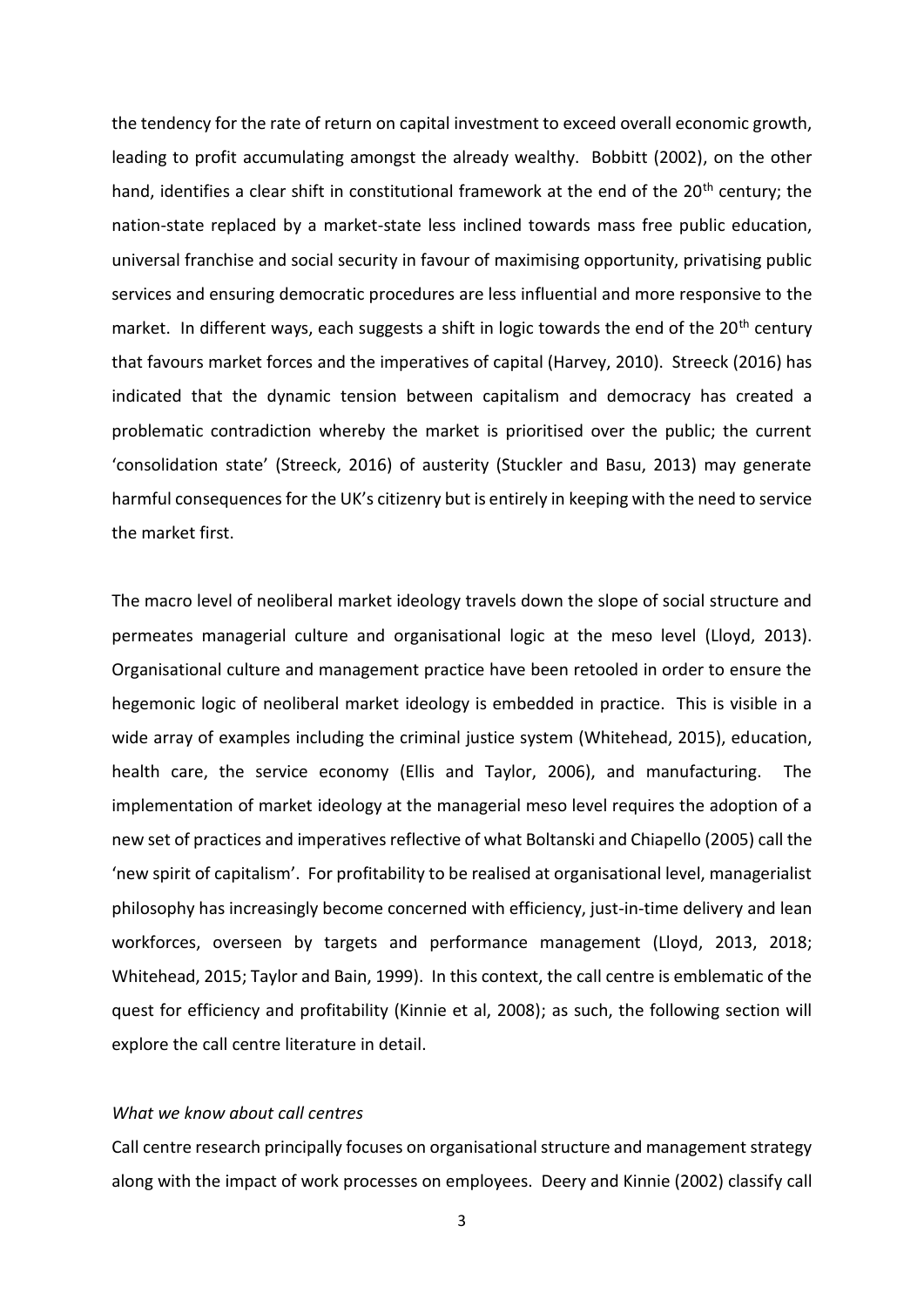centre research into four categories (also Lloyd, 2016). Firstly, the characteristics and organisational composition (Taylor and Bain, 1999) of the workplace include a number of studies portraying call centres as low-paid, stressful working environments where a controlling system of technological and human monitoring limits autonomy (Bain and Taylor, 2002; Townsend, 2005). Attempts to identify 'call configurations' that differentiate ideal types of call centre (Glucksmann, 2004) indicate further similarities and differences. Skill levels are regularly contested; some argue call centres are relatively low-skilled (Lloyd and Payne, 2009) whilst others acknowledge the complexity of operations (Russell, 2008) or the requirement to use 'cognitive' (McFadden, 2015) or 'emotional' (Deery et al, 2002) labour.

Secondly, the choices and strategies of management emphasise quantity versus quality (Robinson and Morley, 2006) and workflows or management practices tied to the logic of productivity and realisation of targets (Bain et al, 2002; Kinnie et al, 2008). Research has identified 'scientific management' techniques of speed-up and control through technology (Deery et al, 2002), what Brown et al (2011) term 'digital Taylorism', as well as cultural control through recruitment of the 'right people' (Callaghan and Thompson, 2002; van den Broek, 2004). Fleming and Sturdy (2011) identify a control strategy encouraging workers to 'be yourself', creating a 'fun' environment which masks a controlling work process, whilst Brannan (2015) employs Bourdieu's concept of symbolic violence to elaborate on processes of domination and subordination linked to retention strategies.

Thirdly, call centre literature focuses on the effect of work, citing a catalogue of physical and psychical hardships (Deery et al, 2002; Holman, 2003; Wegge et al, 2010). These work processes are incongruous with good health and well-being (Taylor et al, 2003); employees suffer from physical problems associated with prolonged sitting, extended use of headsets and screens and the psychical problems associated with this kind of emotional labour (Hochschild, 2003). Finally, employee response has been a prominent avenue of research (Mulholland, 2004; Sarkar and Charlwood, 2014; Townsend, 2005). Literature focuses on resistance within the labour process and the role of unions within the sector, highlighting continuities with existing labour process theories to identify areas of solidarity and potential sites of resistance. However, call centre workers often know they are being exploited but *continue to participate in the labour process anyway* (Lloyd, 2017). This requires us to rethink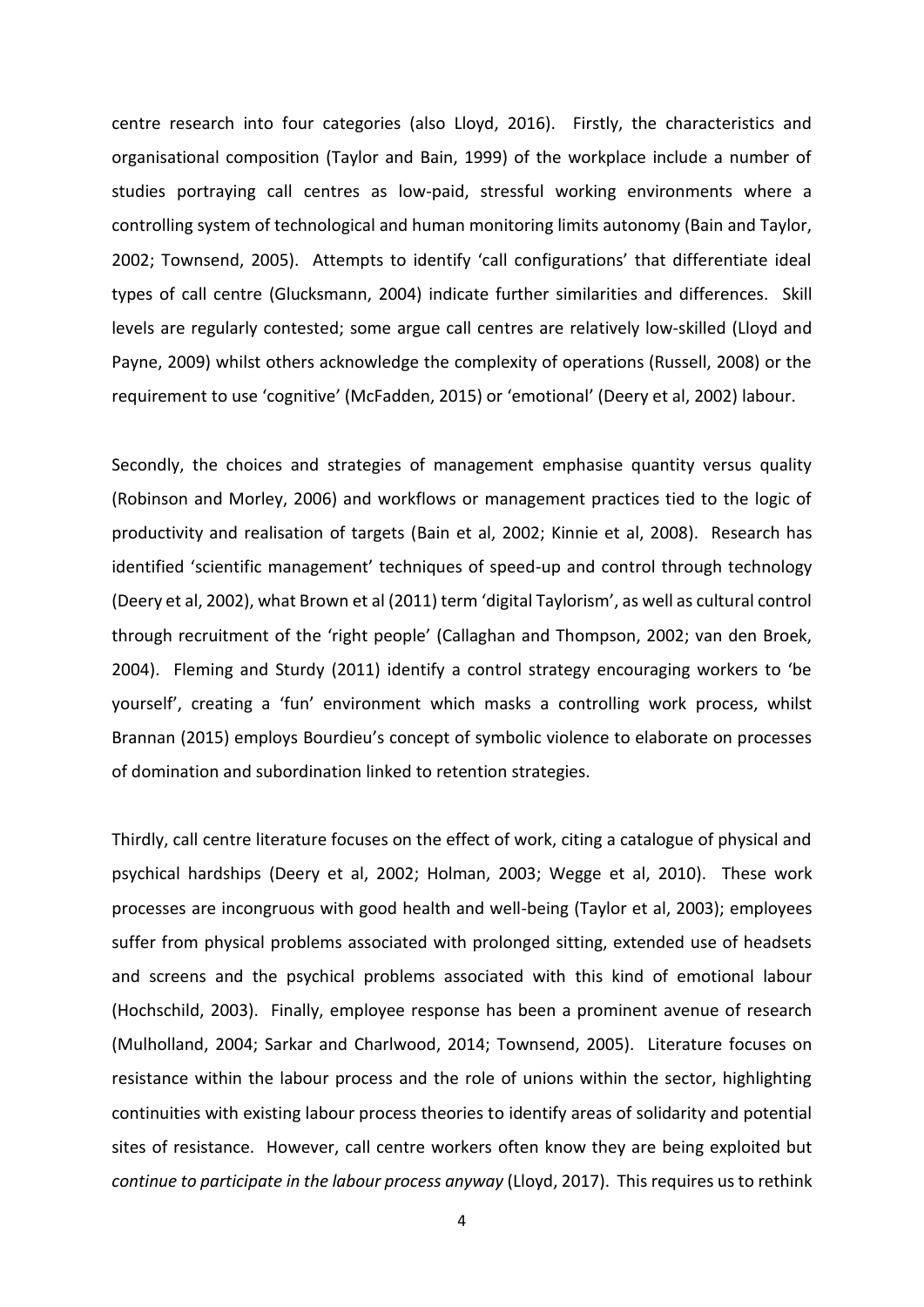the relationship between the subject and ideology before we can assert the presence of 'resistance'.

Much of the call centre literature fails to connect organisational practice, management attitude and employee well-being within a broader framework of politics and economics. There are some notable exceptions (Brophy, 2010; McFadden, 2015). Hill (2015) and Brophy (2010) place the call centre within the framework of 'communicative capitalism' (Dean, 2009). Call centre workers, programmers, financial traders, hospitality and service workers, carers and others draw upon cognitive potential to create value (Hill, 2015). This pulls one's subjectivity into the labour process in a way that often generates emotional and psychical exhaustion. However, much of the literature remains rooted in organisational structure, management practice and labour process. The call centre can act as a case study of neoliberalism's ideological and material impact on human subjects and organisational structures – a case study that meshes macro, meso and micro dimensions. If the prevailing ideology valorises profitability and competition, and management attempts to achieve this through targets, performance management and the pursuit of 'efficiency', we can investigate its impact in practice.

# *Methodology*

Data were collected through covert participant observation in a call centre in North East England and interviews with co-workers and call centre workers. Sociology has a long tradition of utilising ethnography in the workplace (Beynon, 1973; Ho, 2009; Winlow, 2001). Ethnographic methods often draw criticism for offering macro-level conclusions based on micro- or meso-level empirical data. However, ethnography can connect the micro, meso and macro, across a range of fields and disciplines (Burawoy, 1998). Whilst some suggest that single-site studies should focus on, for example, the organizational context of an institution without raising questions about the nature of the labour process, ethnography can offer an extended case method (Burawoy, 1998) drawing on external factors, wider political and economic contexts. Within the critical realist tradition, identifying the empirical reality of a single site serves as a starting point; using the single site as a gateway to uncovering underlying structures and processes that shape socio-economic, political, ideological and subjective reality (see Bhaskar, 2010; Collier, 1994). Philosophically, the ethnographic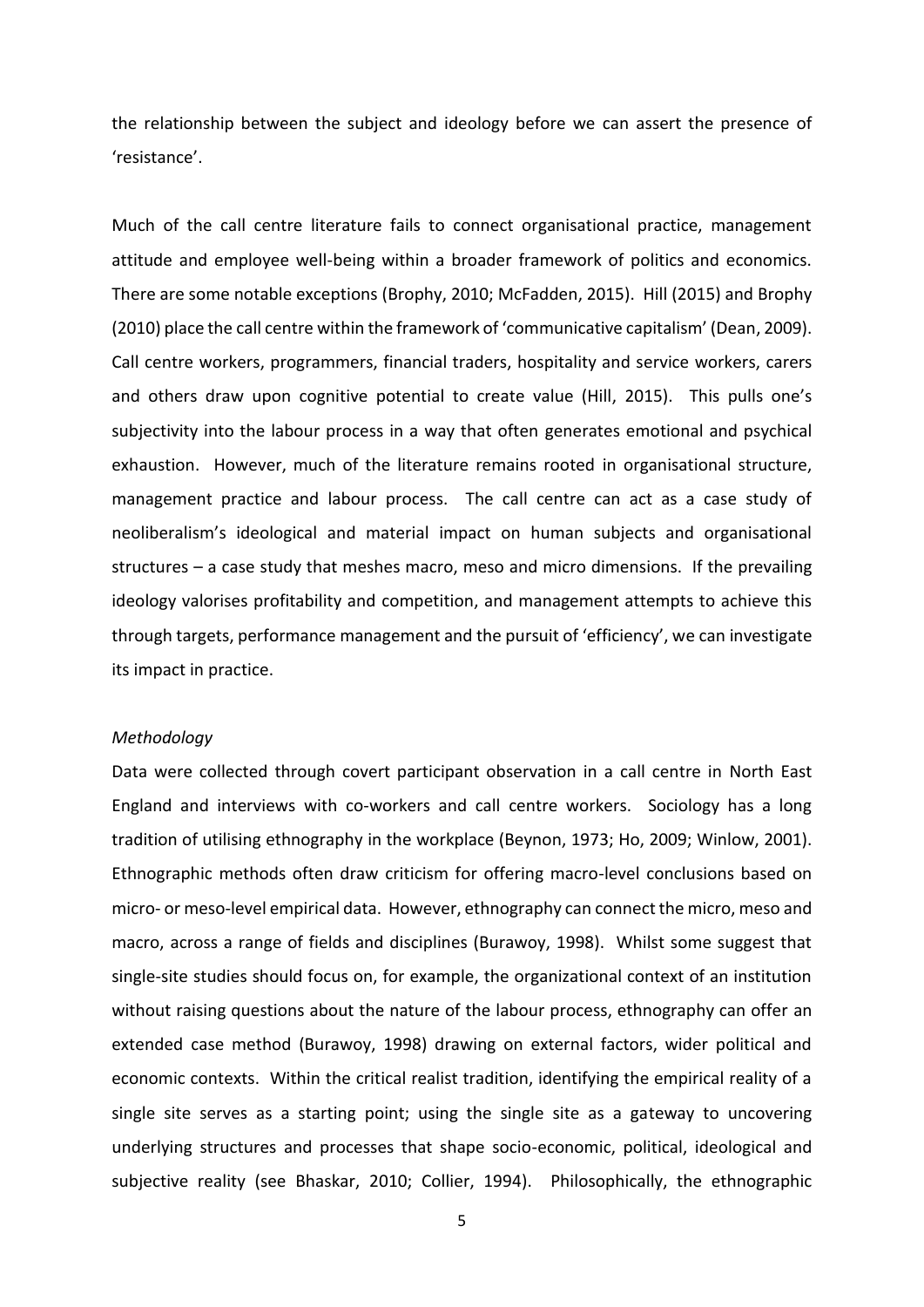method allows for the identification of the Hegelian 'concrete universal'; a kernel of truth or reality in a particular location or environment that provides an intellectual bridge to the universal or macro. Participant observation in this case allows us to look critically at how workplace discourse of efficiency, productivity and targets impact upon the reality of call centre life and connect to wider ideological belief in the market, growth, and competition.

The research aims of uncovering daily practice, organisational structures and logic, management strategy and culture, and employee attitudes were best achieved through participant observation. Covert research is, as Calvey (2008: 908) notes, 'neither an 'anything goes' nor a 'one size fits all' policy but what is appropriate in that setting'. As Fine and Shulman (2009) indicate, every job or organisation has practices, techniques and strategies for doing things that they will avoid showing to outsiders. Only insiders will learn how an organisation functions, so honesty about the true research purpose may preclude entry. As such, ethical clearance was obtained and the participant observation was conducted covertly. I applied for a job at Call Direct, and successfully negotiated processes of recruitment and training before spending six months as a Customer Service Representative (CSR) on the Internet Plus broadband contract.

The literature on covert research often focuses on ethical issues around informed consent (Cho and Trent, 2006; Zavisca, 2007). All social research exhibits a continuum of disclosure and concealment which is not to say that covert ethnography is exempt from questions of consent but does problematise the seeming binary options of 'honest' (overt) and 'deceptive' (covert) research (Herrara, 1999). The demand for informed consent before participation presupposes that the participant can be fully informed of the research aims and objectives, a proposition that is often unrealistic and, sometimes, prohibitive towards inclusion and recruitment of participants and their contribution to the study (Zavisca, 2007). More importantly, the ethical questions attached to social research take place *in the field* rather than the design phase of a project (Calvey, 2008). Ethics, in the broader sense of a moral responsibility for another and a commitment to prevent harm, should guide decision-making in the field. In this sense, in the field situated ethics are perhaps more realistic than attempts to 'design out' risk factors at the planning stage. At times, the *exclusion* of data was regarded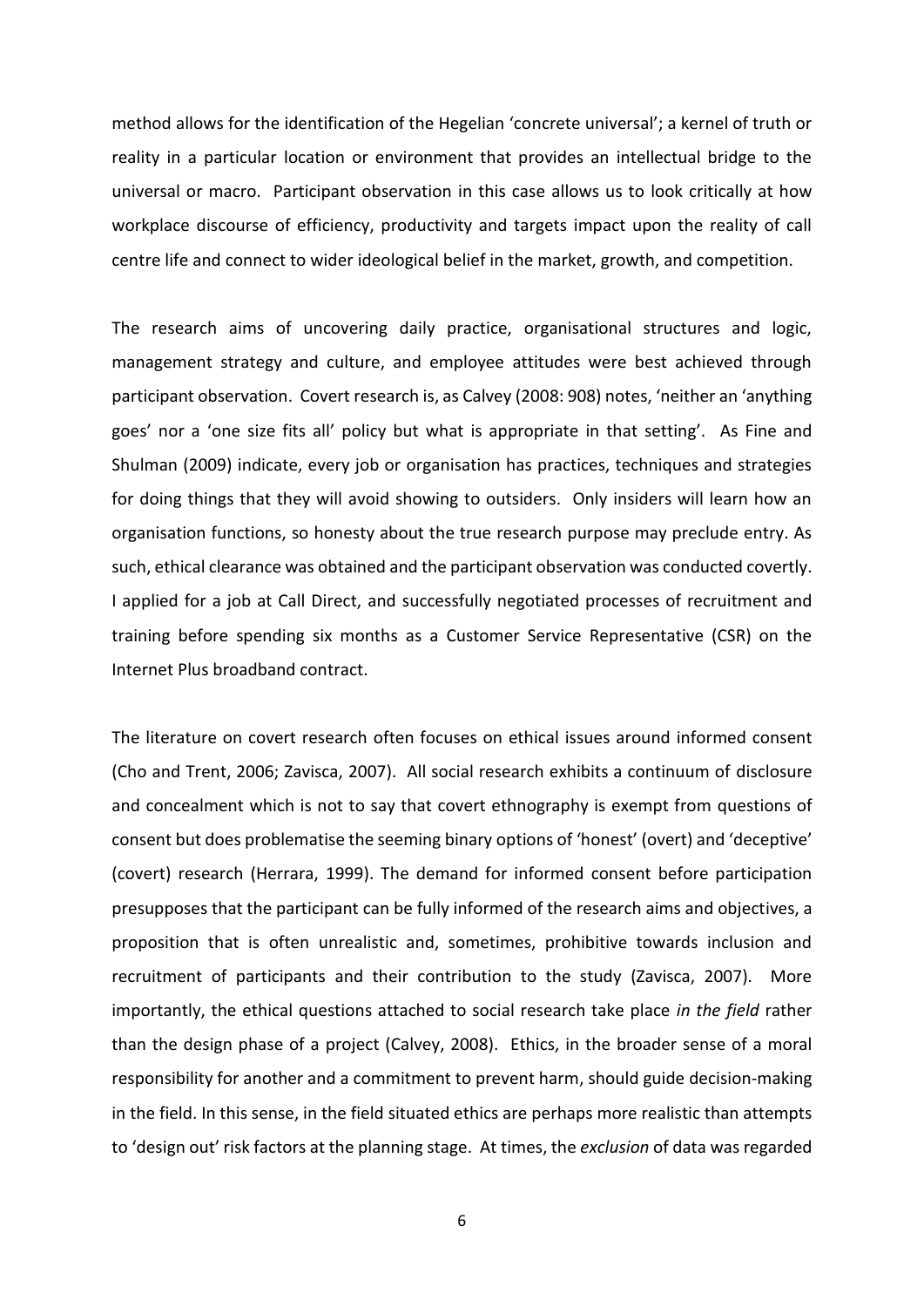as the right thing to do, based on a number of factors including context and a responsibility to individual participants.

Interview data with co-workers supplemented ethnographic data. I engaged around 70 employees in short discussions during field work, held informal discussions with around 30 employees and followed up with 15 semi-structured, recorded interviews. These interviews included full disclosure of the research aims and objectives. Consent was recorded before interviews with clear guidelines about involvement in the study and rights to withdraw consent at any time after the interview. The ethnography positively facilitated the interview process; co-workers knew I had done the job, had been subject to seemingly arbitrary decisions from managers, had been shouted at by irate customers, and could empathise with what might, to an outsider, seem like a trivial matter that held great significance for the employee. Furthermore, the interviews served to substantiate the ethnographic detail. As a full participant in the call centre, engaged in the job, at times my role blurred between 'present' and 'observant', as well as 'passive' and 'active' (Fine and Shuman, 2009). Events, conversations and experiences written up in field notes could be interpreted subjectively therefore interviews served to corroborate and challenge my field notes and knowledge of the research location. Informants were aged between 18 and 30, split evenly across gender lines and were a mix of British White and British Asian. All worked full time for the National Minimum Wage and are anonymised here (as are Call Direct and Internet Plus).

## *Managerial strategy and the pursuit of efficiency*

Call Direct is an outsourced call centre operation. With several hundred employees across two sites, Call Direct provides facilities and staff to a range of clients who contract out their customer service and technical support functions (Lloyd, 2013). The main site in this study had a number of floors, each devoted to a different client. Employees worked exclusively for one client. Call Direct provided services for a mobile phone operator, two broadband clients and a TV subscription provider. Each contract came with specific demands; Call Direct agreed to satisfy those demands and manage the overflow from the client's own in-house customer service operation. Rather than bearing the infrastructure and labour costs, companies outsource call centre operations to providers such as Call Direct to ensure short-term efficiency (Kinnie et al, 2008). In this study, Call Direct 'sold' its infrastructure, services and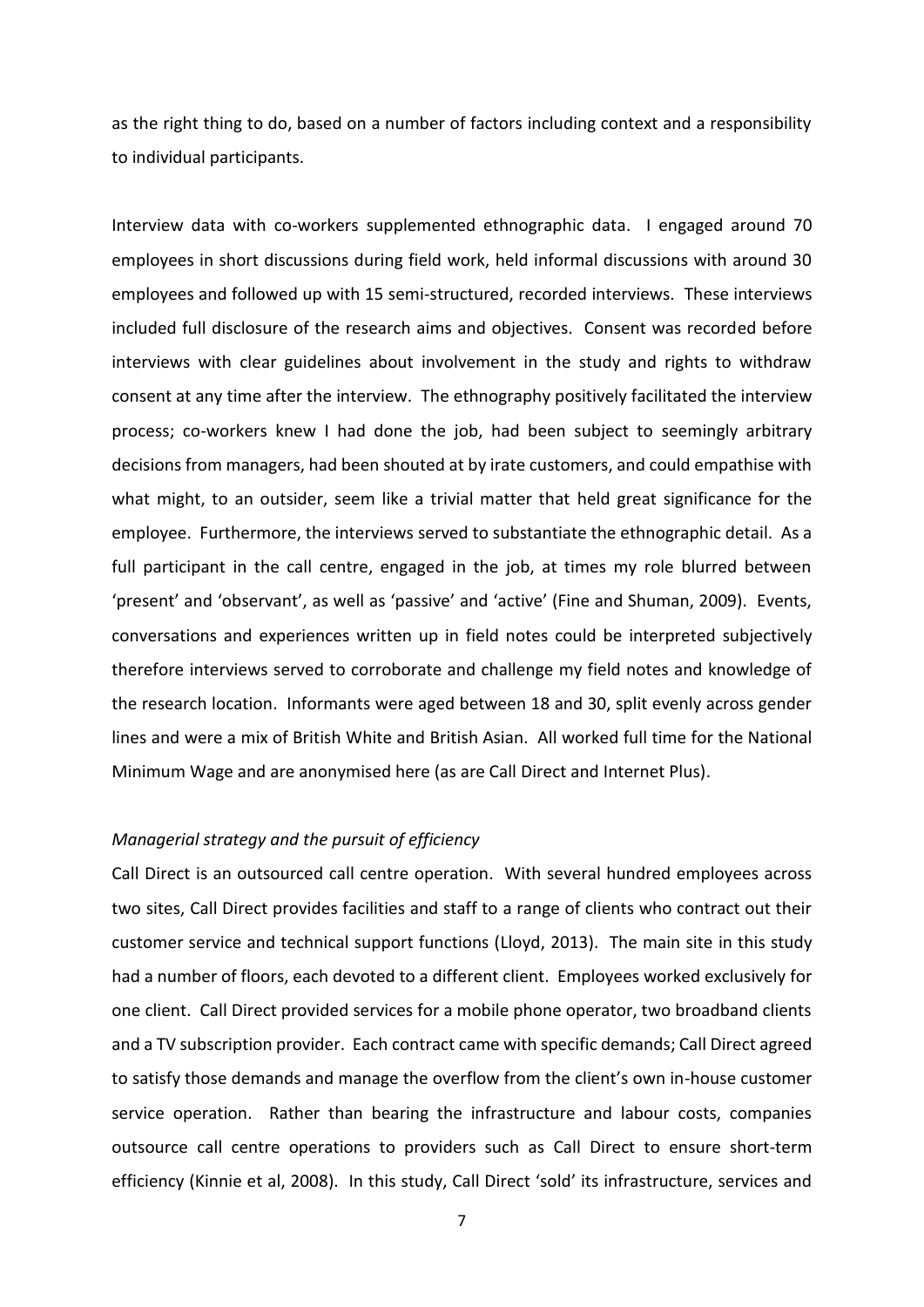manpower to Internet Plus, a broadband provider, by guaranteeing the resources and capability to manage Internet Plus's customer service and technical support requirements.

This configuration is not uniform across a differentiated call centre sector (Glucksmann, 2004). Third-party providers engage in a highly competitive market and win contracts by appearing to guarantee anything the host company requires. The logic of neoliberalism centres around profitability and competition and at a managerial level, this manifests as the pursuit of efficiency and productivity. Call Direct competes with other outsource call centres but the 'coercive laws of competition' (Marx, 1990 [1867]) require it remains profitable or fails within an aggressively competitive marketplace. The managerial push for efficiency and productivity, or at least the offer of efficiency and productivity to lure clients, was clear in principle but in practice drove a set of behaviours that caused problems for Call Direct. Throughout the participant observation, low-level staff discontent was obvious on an almost permanent basis but occasionally flared up. This usually happened when shift changes were announced at short notice. Tracy was a HR manager at Call Direct, responsible for mapping shift patterns based on client demand,

"Because it's an outsource, it tends to be a lot of overspill from the main call centre, so they give you an estimate of the calls that are expected and they'll tell you when you're likely to receive them that day. Then you have to try and map that and say how many staff do we need available to do it."

"We were very much driven by what the client would give you in terms of the calls they would give you, you couldn't say, 'well, I'm sorry, I can't staff at that time of the day', they would say, 'that's your problem, that's what you're paid for'. That often meant that we were giving, I'd say probably, sometimes unreasonable shifts to staff, we were asking them to compensate for the poor call flow, but it was expected because it is an outsourced call centre, they would tend to say, 'we'll bend over backwards for whatever the client wants."

Tracy suggested that staff discontent often stemmed from an imperative to satisfy client's needs at any cost. Employees suffered because shifts changed at short notice. CSRs were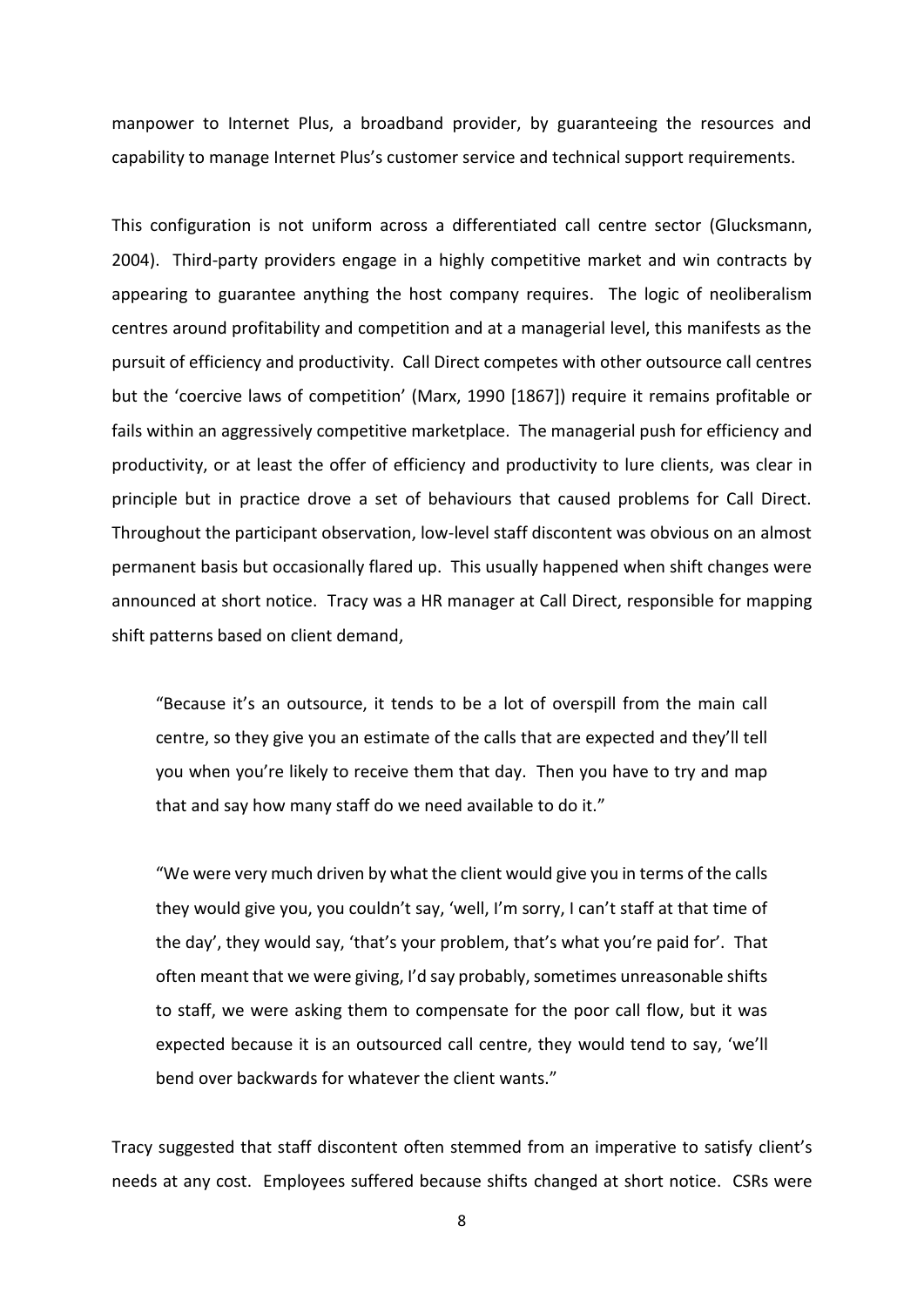frequently overworked because Call Direct often guaranteed management of greater call flow than staff capacity could successfully discharge. The competitive market for outsourced call centres meant guaranteeing efficiency. Tracy suggested,

"Put some proper processes in place, start to treat the people better, have more thought for the fact people have to plan their lives, and that has to be down to the negotiations with the client, they shouldn't just bend over, their staff wouldn't put up with it so why should anybody else? There has to be reasonable discussions up front, not just saying yes we'll deliver what you want and trying to work out whether it's actually possible or not."

"I think they've gone through phases where they've tried to do things the right way then another contract has come along which has forced them to do things very quickly and they've slipped back into their old practices, instead of being consistent saying 'this is how we want to do things, no matter what', they just end up cutting corners."

Outsourced call centres like Call Direct must ruthlessly pursue efficiencies to remain viable in a competitive market (Harvey, 2005), an imposition that adversely affects employees. Fearful of losing lucrative contracts, outsourced call centres often promise the world and worry about delivery afterwards. Changing shift patterns at short notice, restructuring teams, and demanding higher productivity are inevitable by-products of the quest to remain competitive. However, the practices Tracy describes seem to indicate a lack of efficient management; it appears contingent and flexible, often pursued under duress and without strategic intent.

Targets have become the master-signifier of efficiency within managerialist manifestations of neoliberal polity (Whitehead, 2015). The pursuit of efficient practice and increased productivity can be measured statistically and used to performance manage employees to ensure they meet demand. Call centre management strategy focuses upon productivity and overwhelmingly uses targets as the measure of this success (Bain et al, 2002). This has specific implications for work routines on the call centre floor. CSRs at Call Direct were aware of targets; average handling times for calls, number of calls taken, and percentage of time spent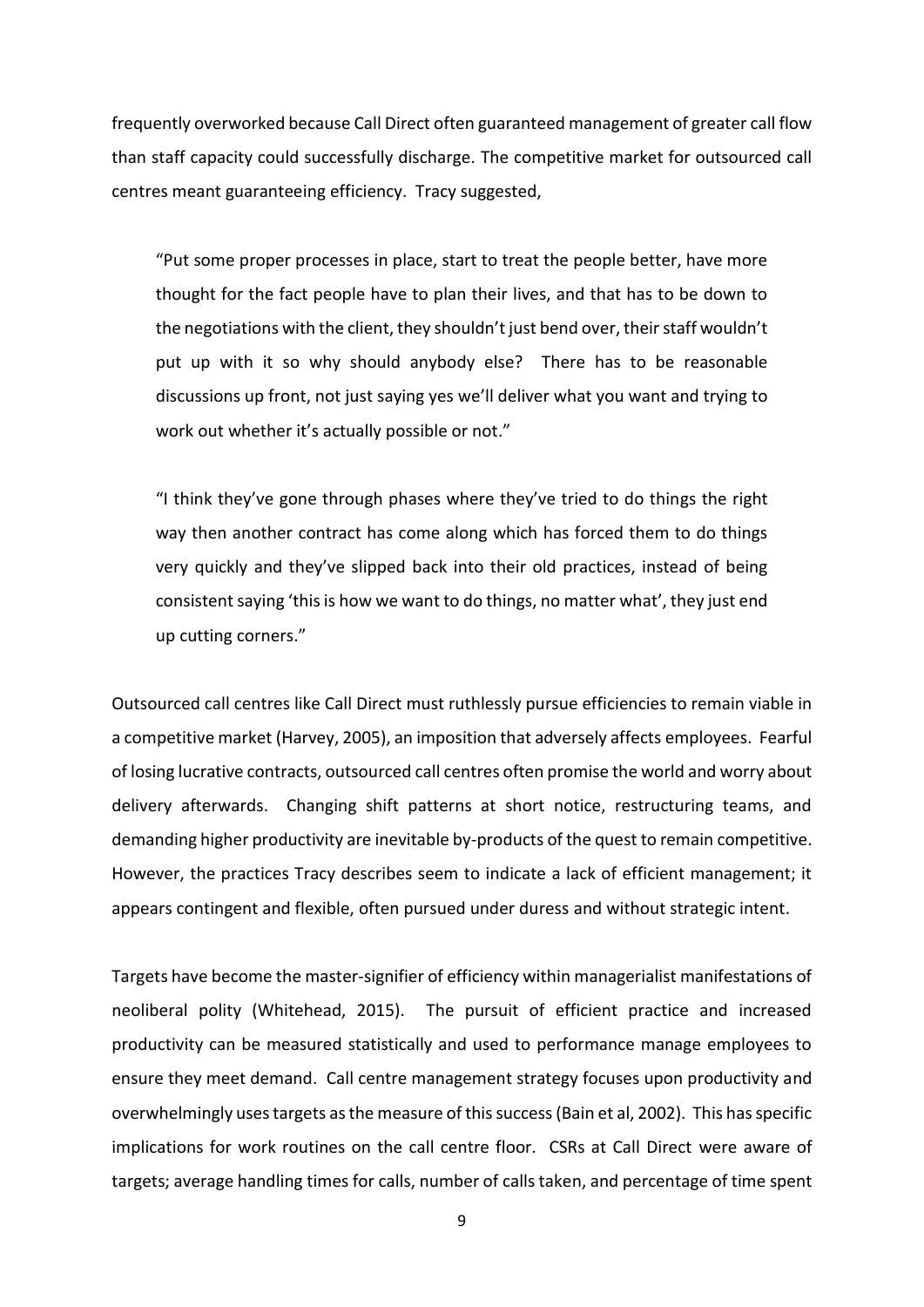in wrap [finished a call but writing notes on the customer's account] or idle [signed in but not available]. Statistics were displayed around the call centre; white boards were placed next to each 'pod', a large oval table comprising twelve individual workstations, with handling times exceeding the average written in red ink for visible scrutiny. Seeing red figures next to one's name, knowing everybody else could see it, generated anxiety and embarrassment. When call volume rose, team leaders were expected to pressurise staff; if the percentage of customers who hung up before speaking to a CSR exceeded an arbitrary target, it reflected badly on Call Direct. Pressure mounted and many CSRs reported growing tension.

This generates an inevitable outcome; CSRs cut corners to satisfy demand for quick 'wrap up' by putting 'one-liners', a single line of information, on a customer's account. Typically, notes written on an account should be detailed, including a summary and resolution allowing the next CSR dealing with a query to pick up the story quickly. Numerous contacts indicated that sometimes CSRs would write nothing. This increased stress and frustration as customers had to recount details of previous calls in order for a CSR to catch up. During busy periods, CSRs did not have time to listen to a long summary; team leaders were pressuring them to 'wrap up'. The customer often reacts negatively when asked to recapitulate previous conversations, particularly if an issue remained unresolved. This commonly resulted in an angry call, further raising stress and pressure on the CSR. The drive for efficiency, the management practice of pushing CSRs to wrap up quickly led some to cut corners which served to redirect or delay rather than resolve problems.

Repetition is crucial to the work process (Mulholland, 2004). The division of labour ensures CSRs repeatedly dealt with the same type of call. In dealing with billing queries all day, autonomy is emphatically reduced. It becomes second nature to ask the right questions in the right place, use the correct scripted 'open' and 'close'. The comparison between the assembly-line of industrial modernity (Beynon, 1973) and the 'assembly line in the head' (Taylor and Bain, 1999) is clear. Repetition and division of labour also generate inherently inefficient processes and practices. Customers connected to the wrong department wait on hold while they are transferred or told to ring back and select a different menu option. Rather than receiving efficient service, customers become increasingly frustrated at being passed around. One evening in Customer Support, my team was quiet and our team leader was busy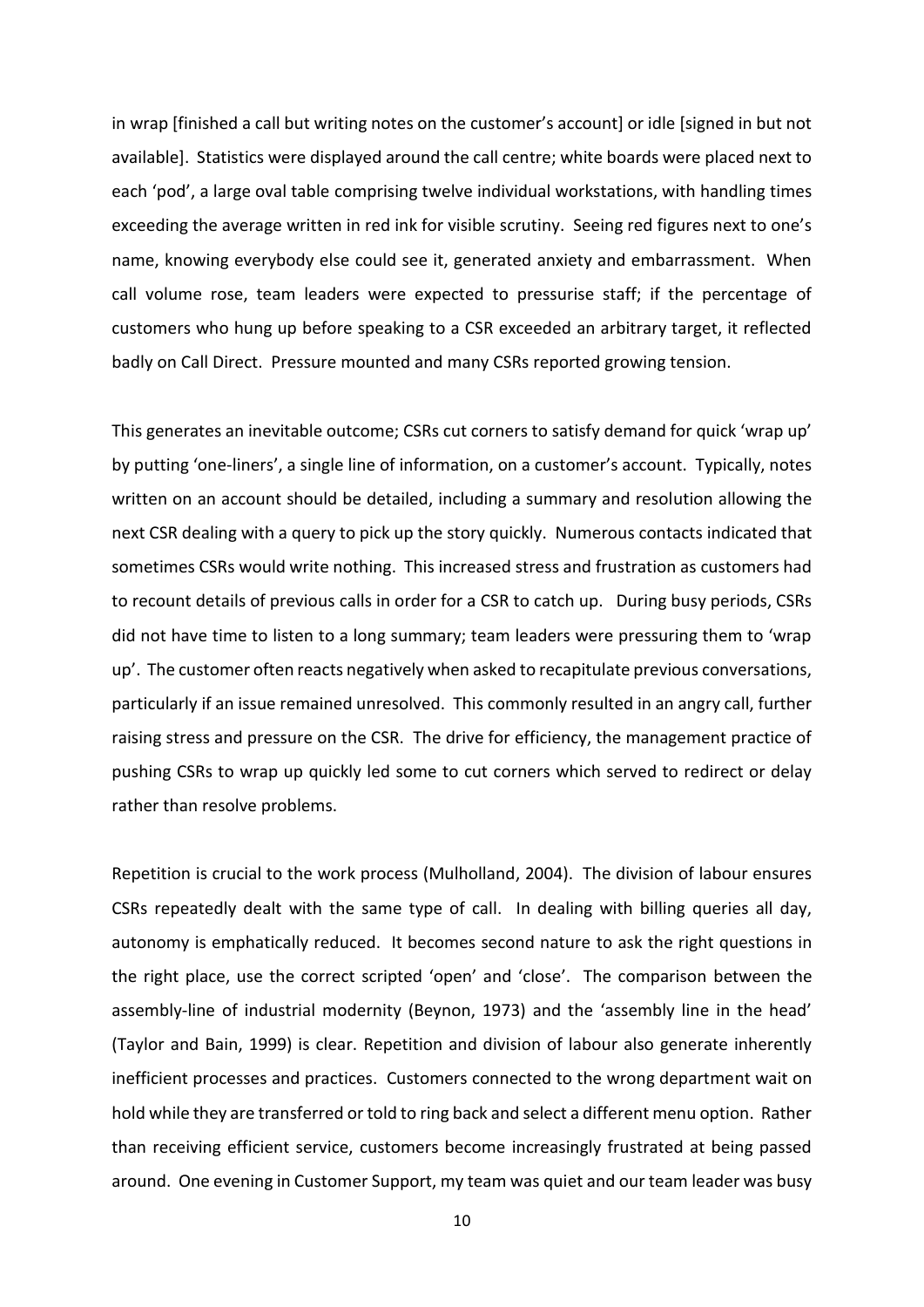elsewhere. Technical Support calls were routed to our team but, lacking technical support training and enjoying the quiet shift, the first CSRs to take these calls became unhelpful, telling the customer that they had 'somehow' come through to the wrong team and needed to ring back. Soon everyone was doing this. Rather than helping the customer, CSRs refused to engage. Better yet, the Average Handling Time went down as calls were resolved quickly; our statistics, at least, *were seen to be efficient*.

The business model embodying neoliberal tenets of efficiency, productivity and lean working often misaligned with the operational model employed by management; seeking to ensure productivity and efficiency resulted in practices that delivered the opposite effect (Vidal, 2009). Twin management strategies of targets linked to performance-related bonuses and electronic surveillance ensure that workers maintain high levels of work (although not necessarily high levels of productivity). In the above example, the electronic system recognised we were working but the human aspect of call centre management failed; without the team leader's scrutiny, work avoidance was possible whilst appearing to work efficiently. However, poorly performing CSRs faced the humiliation of seeing their statistics displayed for public scrutiny. Call Direct made little or no attempt to help struggling employees. Utilising a Taylorist 'scientific management' approach, the call centre sets the pace at a level some can achieve and then demands everybody fulfils that target. CSRs failing to perform will not survive.

For some teams, targets are incentivised. The Customer Care Team (cancellations department) received targets for the number of customers retained per week. Setting targets for retention meant Care Team agents would avoid dealing with customers where retention would be difficult. Excuses were made for not taking over calls. This was a reflection of management attitudes towards customer care and retention. Call Direct and Internet Plus believed that customer cancellation reflects poorly on the CSR, shifting responsibility from the company to the individual. Internet Plus believed it reasonable that Ben, a pragmatic Care Team agent, 'saves' 60% of customers each week. When successful, Ben's team were rewarded with high-street vouchers. This guaranteed a consumer experience whilst existing outside the pay structure; Call Direct rewarded staff without paying more or reducing targets. Sally's team answered email enquiries and, upon hitting their target, were 'rewarded' with a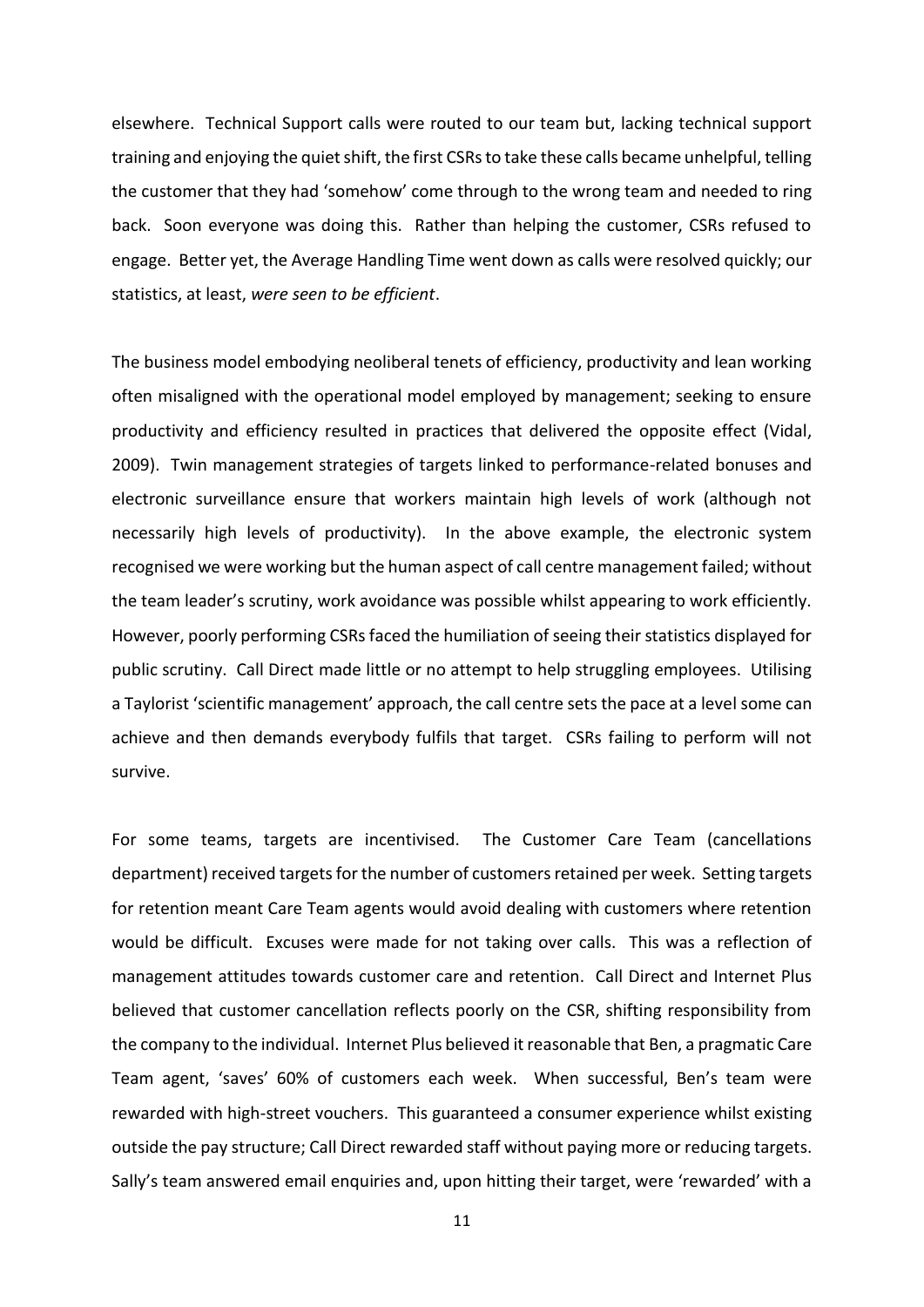40% increase in their target. Stagnating wages over the last forty years, coupled with increased productivity, have served to work the employee harder without commensurate remuneration (Harvey, 2010). High-street vouchers serve as incentives to work harder without guaranteed reward. Only those capable of hitting targets are rewarded; work becomes a field of competition whereby weak and underperforming staff are criticised, humiliated and fired whilst the 'successful' climb over the bodies of exhausted co-workers and dissatisfied customers to win a guaranteed shopping experience. Embedded consumerism is central to contemporary society and our psycho-social make-up (Raymen and Smith, 2016); employees compete for high-street vouchers as a reward for meeting targets. Co-workers become pitched against each other, not a source of collective strength and support (Lloyd, 2017). It also encourages the 'wrong' behaviours, as Tracy points out,

"Because there's so much emphasis on targets, it drives the wrong behaviours. If you know you're going to be picked up on your targets, you'd find a way to make up your targets whether that gives quality service to the customer or not."

Cutting corners and sacrificing quality becomes 'normal'; as long as CSRs demonstrate good statistics they will be rewarded or, at least, not punished. When management valorise targets as the embodiment of efficiency and productivity, employees will 'shadow box' with the data (Winiecki, 2004) in order to present an artificial overview often bearing little resemblance to reality and masking the stress, pressure and effort behind achieving an arbitrary level of performativity. The capricious nature of targets drives the wrong behaviours, the quest for efficiency disregards quality which engenders a division of labour that often generates inefficient service; customers are passed around, told to ring back and CSRs fail to update customer accounts, ensuring further inefficiencies in future.

As organisations implement managerial strategies to succeed in competitive markets, efficiency and productivity, measured through targets and performance management, frequently become the standard approach. At Call Direct, the evidence suggested that routine and practice aimed at the generation of efficiency had a number of consequences that actively impeded its ability to achieve efficient and productive practice. However, this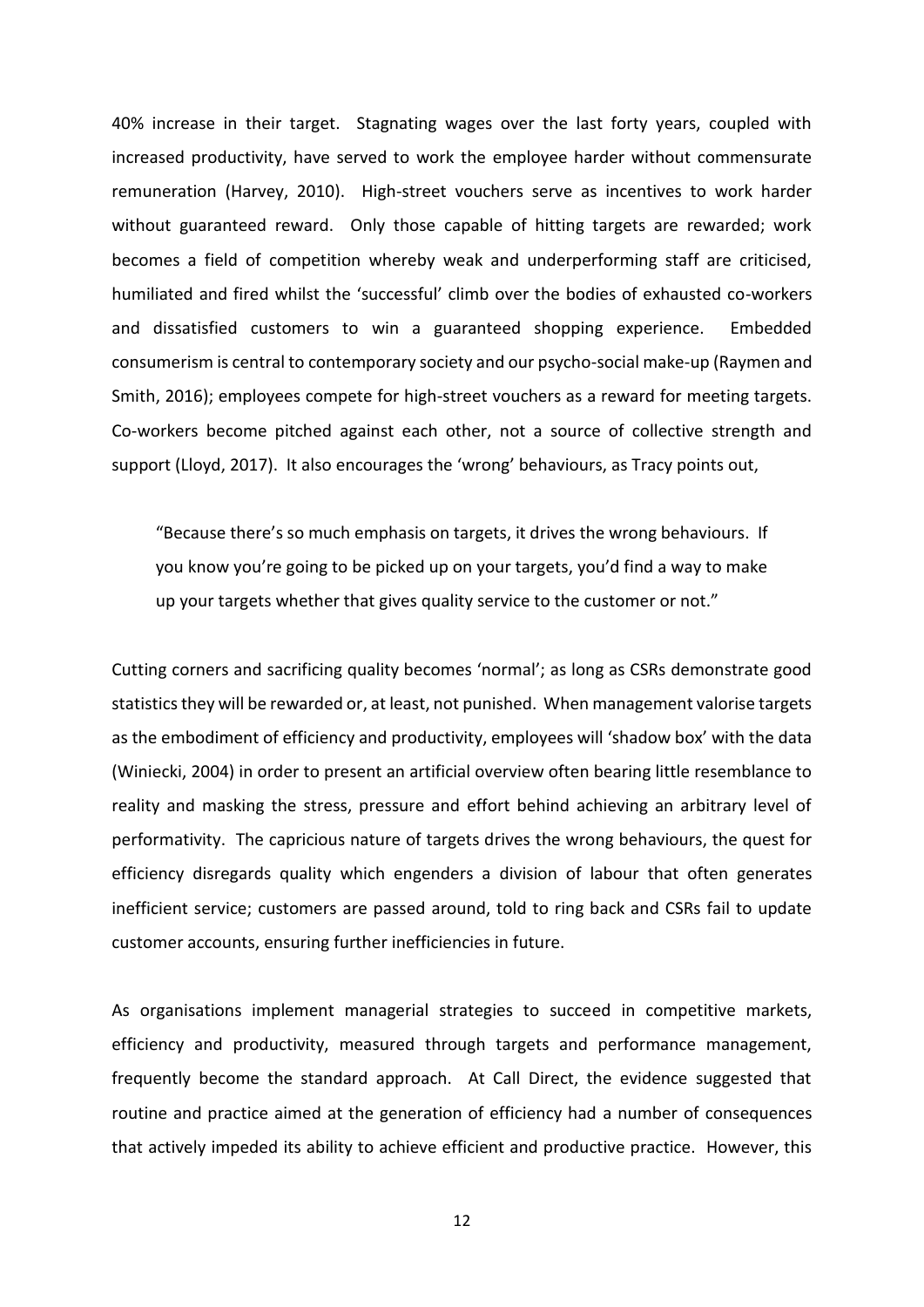managerial approach also had intentional and unintentional negative consequences for employees. This is the subject of the following section.

#### *Managerial strategy and the accomplishment of harm*

If the evidence above indicates what the managerialist interpretation of ideological tenets *fails* to achieve i.e. efficiency, this section will focus on what it *does* achieve. The adoption of market ideology, in the form of efficiency and productivity, is a guise to mask the increase in abusive and degrading forms of exploitation and control. This exists on two fronts: the conditions of employment and the working conditions experienced on the call centre floor. The need for efficiency and productivity, epitomised by 'lean' workforces, serves as a rhetorical mask that barely disguises the desire to do the minimum; to implement temporary, fixed-term, zero-hour contracts, pay the minimum wage, and strip out employment rights and protections. As discussed above, the call centre literature has already demonstrated effectively the range of harms, abuses and exploitations involved in both the conditions of employment and the labour process. This section will not cover old ground but instead point to a number of examples from this study that identify the problematic aspects of call centre work orientated around the need for productivity.

All Call Direct employees assigned to Internet Plus had permanent contracts. No temporary or zero-hour contracts were used and recruitment agencies did not supply Call Direct with labour. However, despite this apparent stability, the balance of power in employment relations rested entirely with the company. Every new recruit was technically under a period of probation, officially six months long but in practice a much more malleable deadline. During this probationary period, significant leeway existed for the company to terminate contracts for those CSRs they felt did not fit or were deemed to be underperformers. The probation ended after a formal meeting with a line manager to review performance, targets and call monitoring statistics. Those deemed to be acceptable were formally retained; once statutory benefits such as sick pay *now* became incorporated into one's contract. For those who were regarded as poor performers, the probationary review signalled their immediate termination.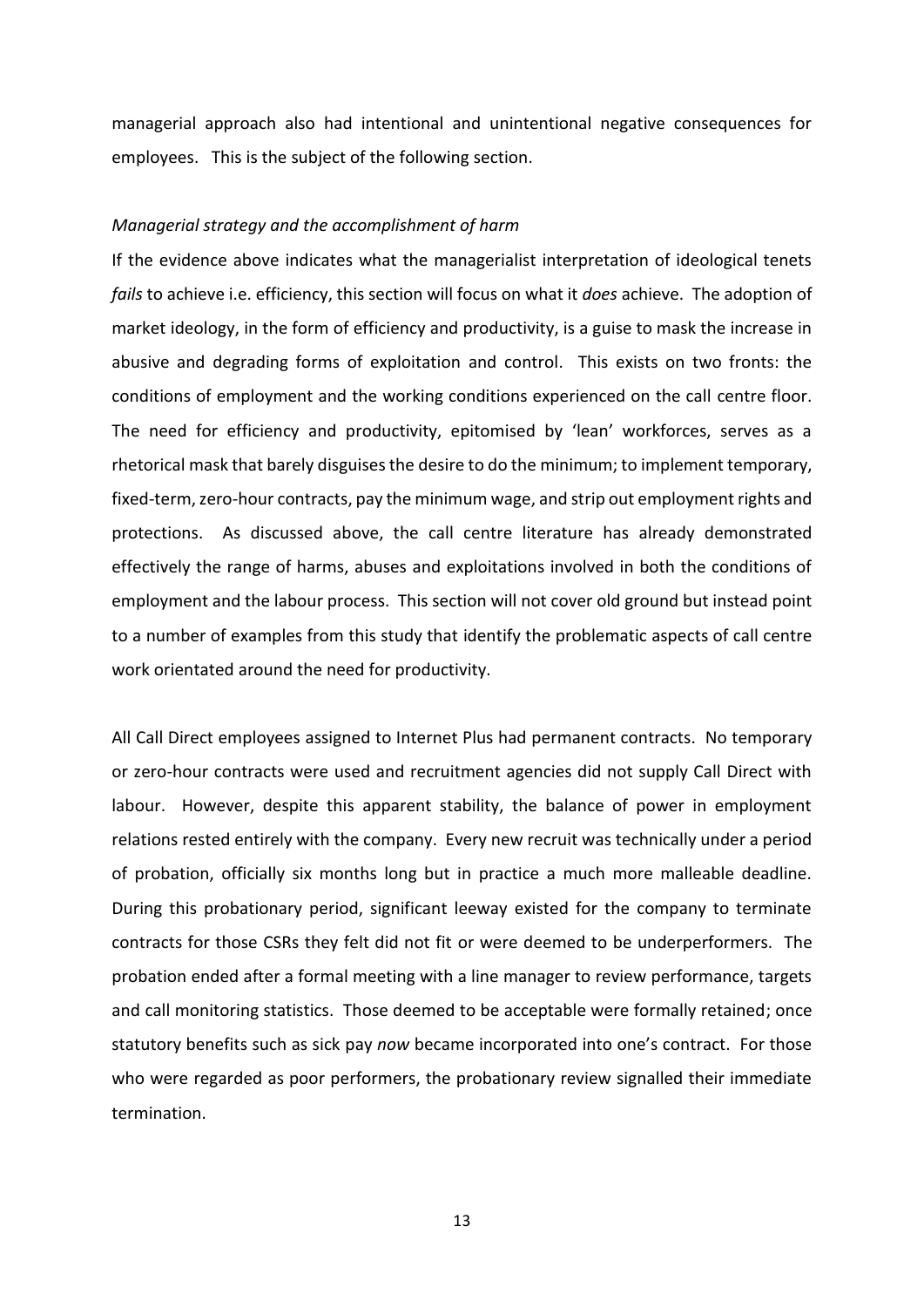All CSRs were informed of the intention to conduct a probationary review after six months but during the project, some CSRs with eight or nine months experience acknowledged that they still had not received their probationary review and so were still technically 'on trial'. The ability to withhold this review and, consequently, withhold benefits from employees, gave the company leverage over its workers. Whilst 'good' employees saw their probationary review postponed or ignored, 'problematic' employees routinely saw their probationary review brought forward, a universal signal to all that the employee would be fired that day. In the six months of observation for this project, four of my team members had probationary reviews brought forward and each was promptly fired. The company policy stated that major infractions were punishable by immediate termination whilst an accumulation of three minor infractions could also trigger dismissal.

Minor infractions were doled out by team leaders for a wide variety of infringements such as lateness, leaving one's terminal without logging the right code on the system, looking at external websites on work computers and general behaviour on the call centre floor. The imposition of these infractions often depended upon the team leader and the CSR involved and was thus an arbitrary application of company policy. One CSR, Ollie, was 19, incredibly naive, impulsive and routinely drew attention to his behaviour at work. He had been saved by his team leader early in his employment after being caught 'dropping calls', hanging up on customers to avoid dealing with their enquiries. However, after five months at Call Direct his anger at a management decision to reject an annual leave request and his determination to fix it immediately saw him accrue three minor infractions in under an hour. His previous team leader had been newly appointed and keen to show her ability to manage troublesome staff so had fought to keep Ollie as she thought she could mould him into a model employee. His new team leader had no such intention. Ollie's behaviour had drawn the attention of the floor managers so his probationary review was arranged and he was sacked. These examples demonstrate how contractual status and the conditions of employment place the employee in a position of weakness. Their 'probationary' period coupled with the list of minor infractions that could trigger dismissal ensured that CSRs were insecure and precarious.

These conditions of employment inform the working conditions under which CSRs labour. Some call centres actively incorporate high turnover into management strategy (Wallace et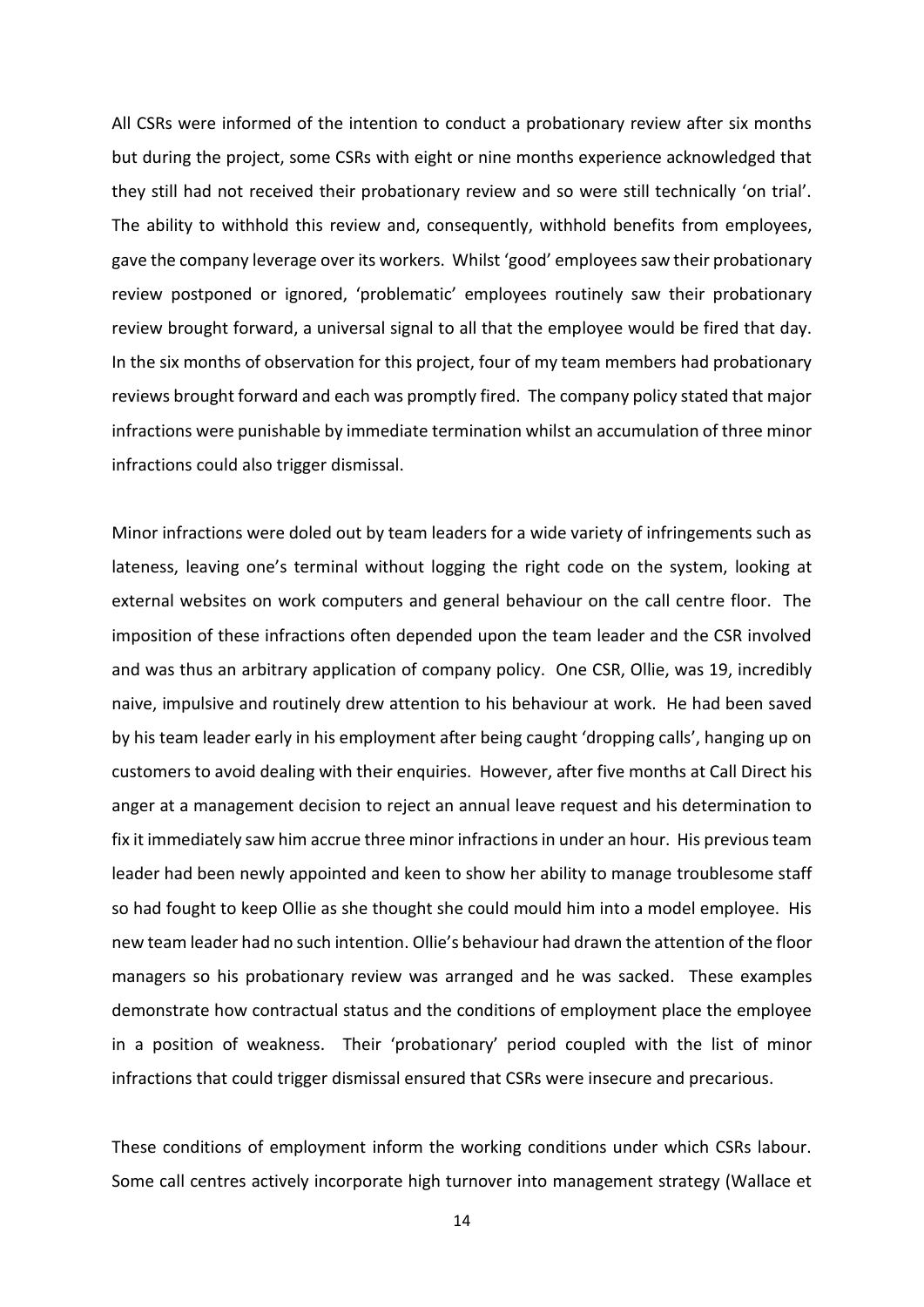al, 2000). Call Direct epitomised this trend towards a 'sacrificial' HR strategy that demanded high productivity and high targets without concern for employee well-being; staff are disposable, allowed to burn out quickly and leave, easily replaced by new recruits from stagnant local labour markets. On top of burnout, stress and humiliation, an employee without control over the pace of work is increasingly susceptible to alienation, particularly in forms of affective labour requiring the production and reproduction of emotion (Hochschild, 2003). CSRs were encouraged to 'smile down the 'phone'. One team leader remarked, "I know it sounds silly but try it; you really do feel in a better mood when talking to a customer if you're smiling." The requirement to 'perform' on every call was mentally exhausting; challenging forms of affective labour, coupled with pressure, tension and stress produced by targets and requirements to increase quality and quantity can enervate CSRs. Hitting targets reflects the imperative for profit maximisation. In an occupation where the performance of affective labour is essential in the drive for productivity, it is curious that prevailing management practices served to increase tension, pressure and humiliation on staff. Humiliation was packaged as motivation.

The ultimate example of dehumanising the employee in the name of productivity involved turning toilet breaks into a contested area between management and employees. The electronic system monitors statistics and performance; a CSR must enter a code into their 'Aspect' (the telephone-sized port connecting a CSR to the system) to account for their time. 'Idle' breaks were divided into numerous options; scheduled breaks, 'admin' to complete paperwork, 'one-to-one' for meeting a team leader, and a 'comfort break' for using the bathroom. The electronic system recorded how long each employee spent in the bathroom. At Call Direct, team leaders were required to account for their team's statistics and some were reproached for the number of 'comfort breaks' taken. Each CSR was to restrict daily use of comfort breaks to 19 minutes or less. Teams were criticised for the use of comfort breaks, adults were chastised for how long they spend in the toilet. One respondent, Liam, questioned this lack of autonomy,

"In terms of...the job you're doing, it is very structured as we've said, so it's almost like...you want some personal freedom which is when you want to go to the toilet, or whatever, or the time you take to do certain things. When that is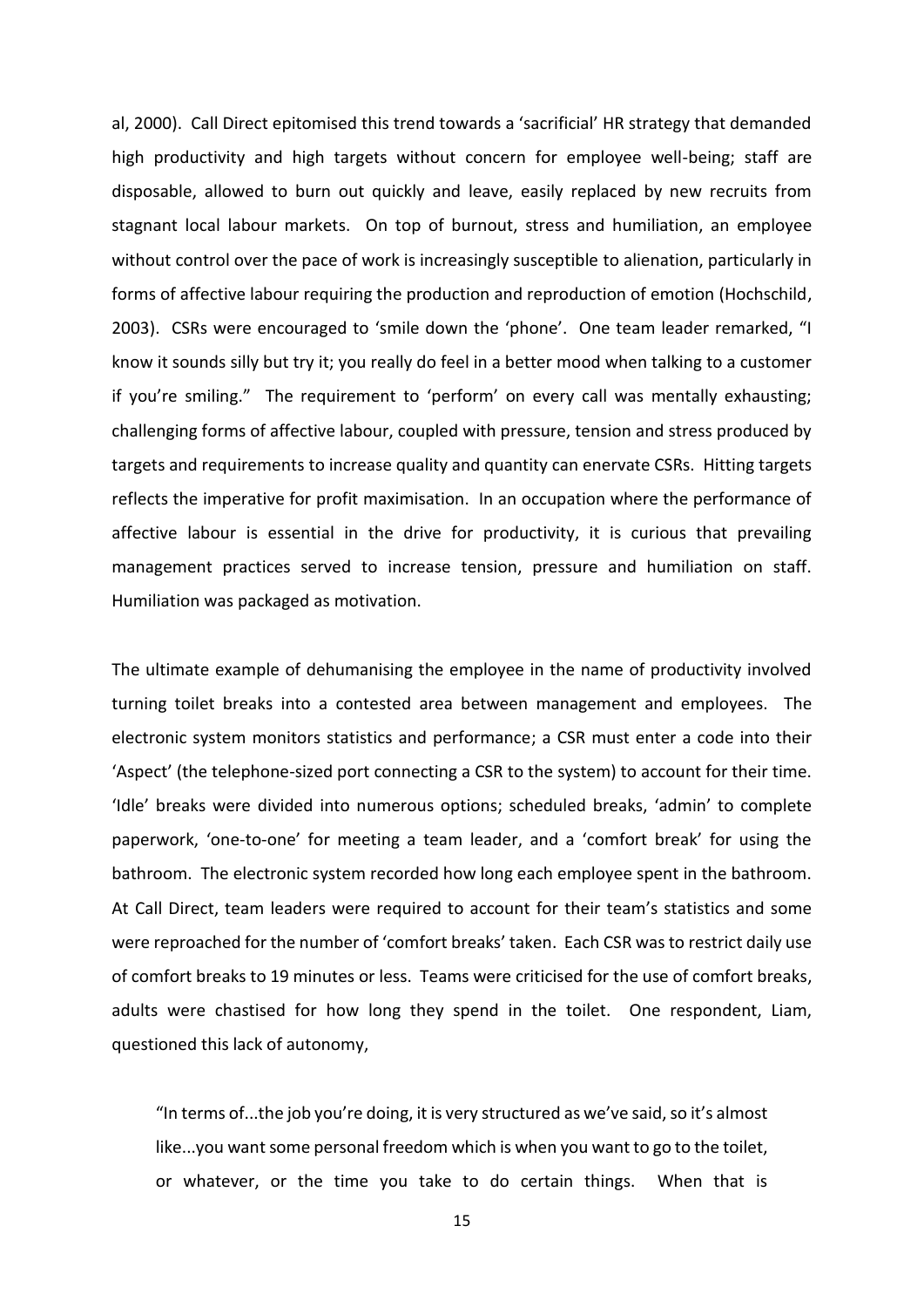micromanaged down it is basically taking away the last elements of personal freedom that you have."

The early shift ( $7am - 3.30pm$ ) at Call Direct had only one team on the floor. One morning we quickly had more than ten calls waiting leading to inevitable pressure to wrap up quickly and reduce the queue. One co-worker asked to use the bathroom, the team leader replied, "no, I'm sorry but there's too many calls waiting". The CSR remained seated and continued working. For young people engaged in insecure, flexible forms of affective labour in a locale with limited job opportunities, indignities are borne without question because there are few realistic alternatives. When the most basic human functions become a source of contention and CSRs are routinely denied permission to use the toilet, it highlights the level of micromanagement employed in the pursuit of productivity. Call Direct's management style of targets and monitoring made the bathroom a contested area, extending control to basic bodily functions; CSRs were denied permission to use the bathroom because, given the competitive nature of the market, the call centre worried more about hitting targets and retaining clients than the dignity of their staff.

Although this section has not substantively focused on issues and examples of labour process and control (see Lloyd, 2017) or monitoring and performance management (see Lloyd, 2013), it has identified a number of problematic outcomes for call centre employees. These outcomes stem from a managerial emphasis on productivity, flexibility and efficiency; employment contracts that allow the company to monitor and performance manage staff yet retain the ability to terminate those who underperform or fail to conform. The demand for emotional labour places strain on the employee expected to perform and invest one's own subjectivity into the labour process, for little reward or thanks. The use of targets to ensure profitability and efficiency drives a labour process and micro-management strategy that not only actively acknowledges and shrugs off the likelihood of burnout and turnover but prevents employees from performing essential bodily functions. The requirement for efficiency drives management practices that directly impact upon the physical and emotional well-being, dignity, and objective material existence of employees. The final section will discuss these findings and offer some conclusions.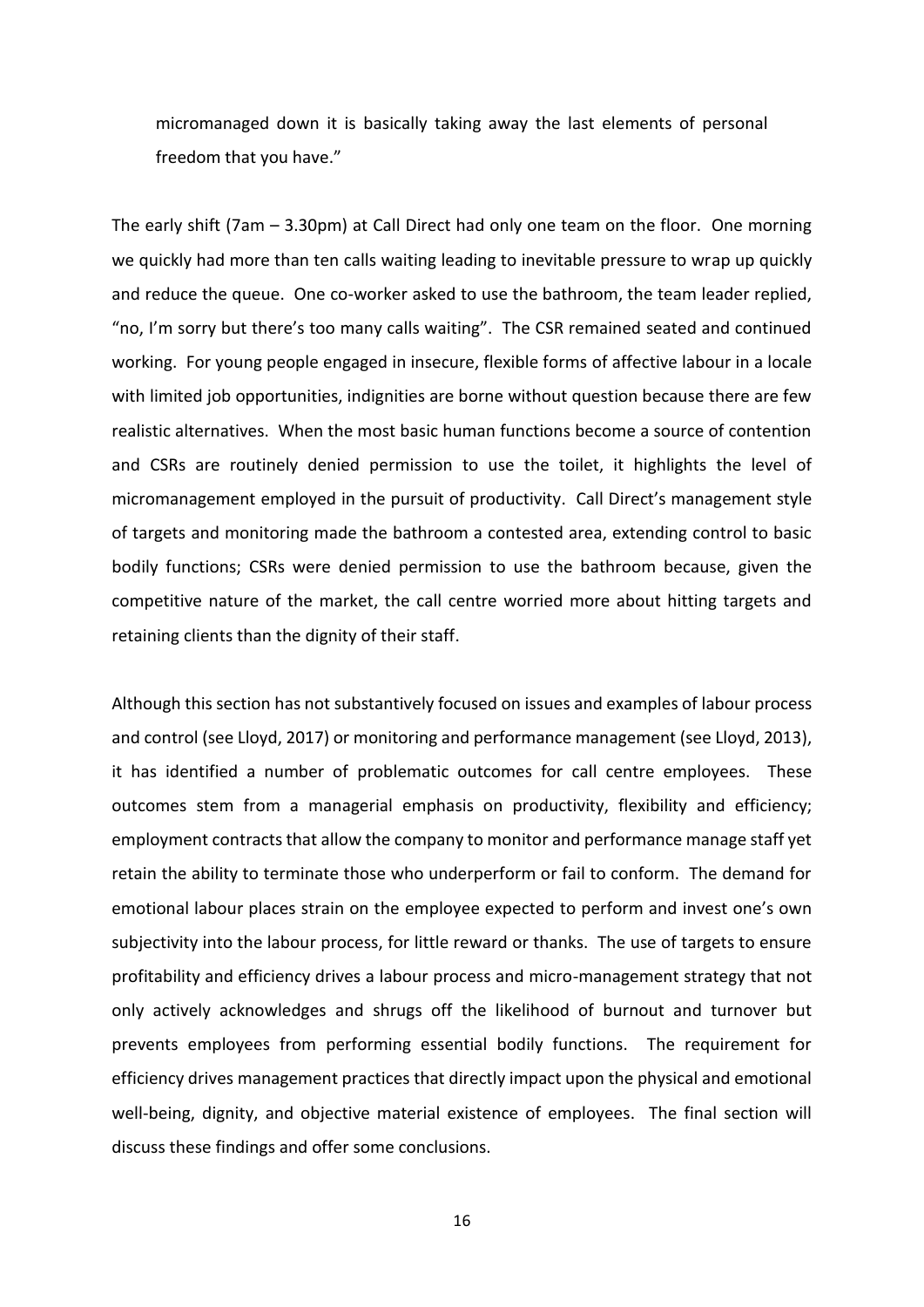#### *Discussion*

This evidence presented above encourages a critical investigation of the pursuit of efficiency and productivity that characterises call centre management. If hegemonic ideology has a causative influence on culture and practice, then neoliberalism and its valorisation of profitability, competition and free markets directly impacts upon the managerial approach of organisations such as Call Direct. How successfully these ideological tenets translate into management practice and organisational culture is demonstrated through a series of examples that clearly indicate a failure to ensure efficient practice and the realisation of productivity. Managers cut corners to satisfy client demand, employees cut corners to ensure targets are achieved. Whilst performance indicators may represent the *appearance* of productivity and efficiency, the reality is quite different; CSRs find shortcuts to satisfy targets but in doing so kick problems down the road.

In some respects, this reflects Streeck's (2016) assertion that capitalism routinely fails to untangle its internal contradictions. Capitalism's contradictions have historically created problems that it must seek to surmount (Harvey, 2010). Rather than resolve the contradiction, capitalism's preferred method is to overcome the problem in a way that defers to a further future problem. The expansion of credit to households from the 1980s onwards resolved the problem of economic stagnation and wage plateau of the 1970s but created a future problem of reckless lending and indebtedness (Streeck, 2016). This contradiction came to a head with the 2007-08 financial crisis; its resolution through the 'consolidation state' of austerity merely postpones an inevitable future problem. On a micro level, the CSR will cut corners by leaving no note on the account and thus satisfies the immediate problem associated with performance and targets but inevitably postpones the ability to resolve the customer's issue as the next CSR to pick up the case is inadequately informed and disadvantaged in their attempt to help. The use of targets and performance management as a measure of efficiency inherently generates inefficient practice.

If efficiency and productivity measures are unsuccessful in achieving their intended outcomes it then becomes imperative to identify what they *do* achieve. This has been covered by the call centre literature for two decades and does not require repetition here. The key question is whether the imposition of managerial practice at organisational level is designed to achieve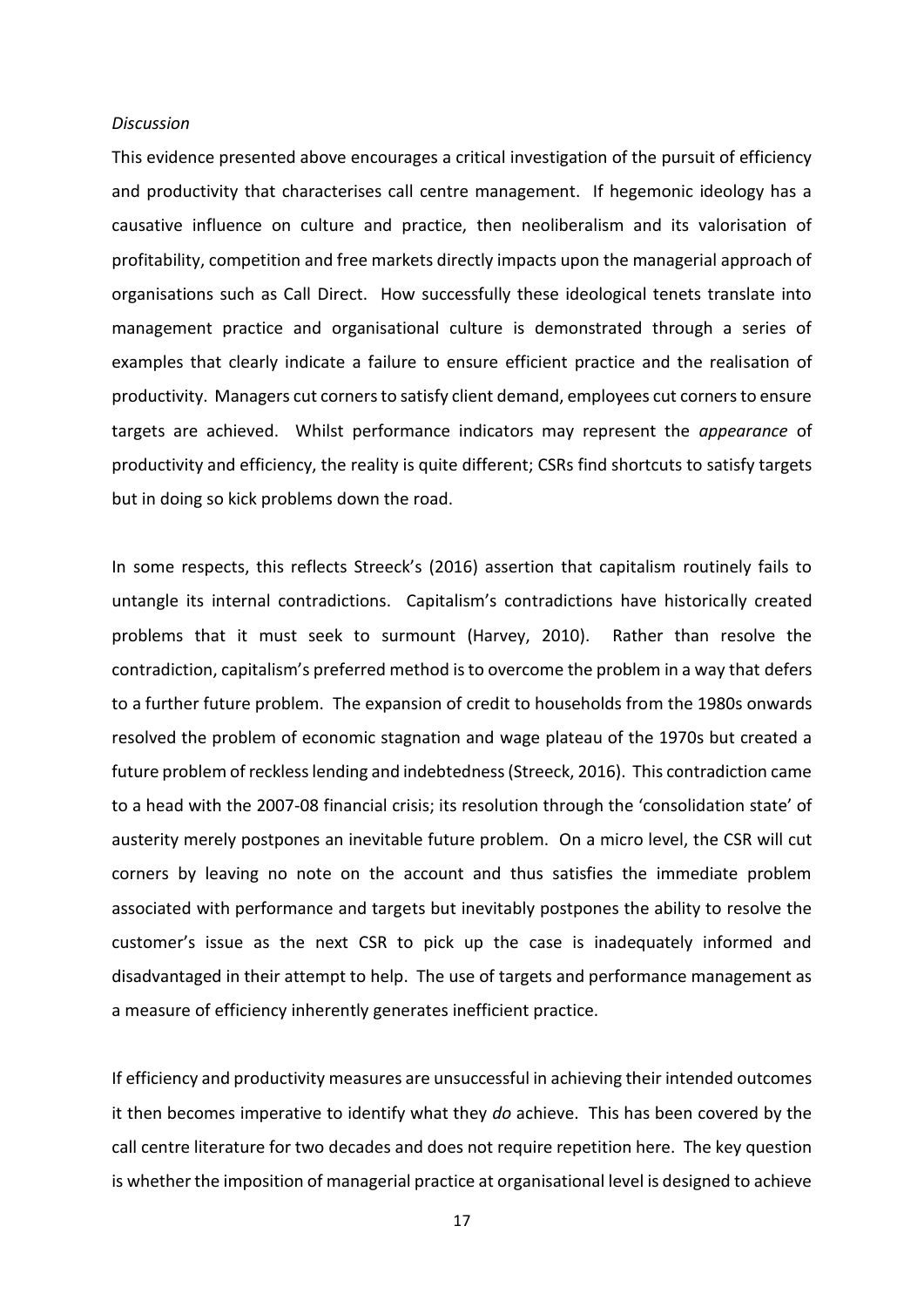the ideological exhortation for profitability, success and competition, yet fails to achieve this in practice, or whether these imperatives and processes reflect other motivations. Fisher's account of 'capitalist realism' (2009) usefully allows us to consider the gap between ideology and practice. The neoliberal imperative embodied at organisational and managerial level as efficiency and productivity is unsuccessful in practice but is successful as an ideological disciplinary mechanism to control the employee.

The abuse, exploitation and humiliation foisted upon call centre workers in the name of productivity and efficiency is not the unintentional consequence of translational difficulties between political economic ideology and organisational practice and strategy. It is a deliberate attempt to discipline and control the employee. The narrative of efficiency and productivity provides an opportunity for management to squeeze profit from employees, control and monitor CSRs, speed up and automate work processes, and performance manage and turnover underperforming or burned out recruits. Fisher (2009) suggests that neoliberalism has invaded the social, personal and political psyche to convince us that there is no alternative to free market capitalism. In the absence of an alternative, all that remains is the careful and efficient administration of the status quo. The market, as the primary mechanism for social organisation under neoliberalism, pits organisations in direct competition and the profit motive at the heart of capitalism compels companies to seek any and all ways to ensure profitability. In this sense, 'efficiency' is about maximisation of resources in the pursuit of profit, not the pursuit of excellent customer service. The shift in power from labour to capital, facilitated by the state's protection of market functions (Harvey, 2005; 2010), leaves employees exposed to these iniquities. However, as individual freedom also lies at the heart of neoliberal ideology, a collective response to these conditions is negated (see Lloyd, 2017).

## *Conclusion*

Within the call centre, work intensification, automated individualised labour processes, personal targets and performance management in the name of efficiency combine with precarious and insecure conditions of employment to implement a disciplinary form of control on the employee. The employee as a subject of ideology reproduces these restraints and controls by 'playing the game', working harder and faster, competing against co-workers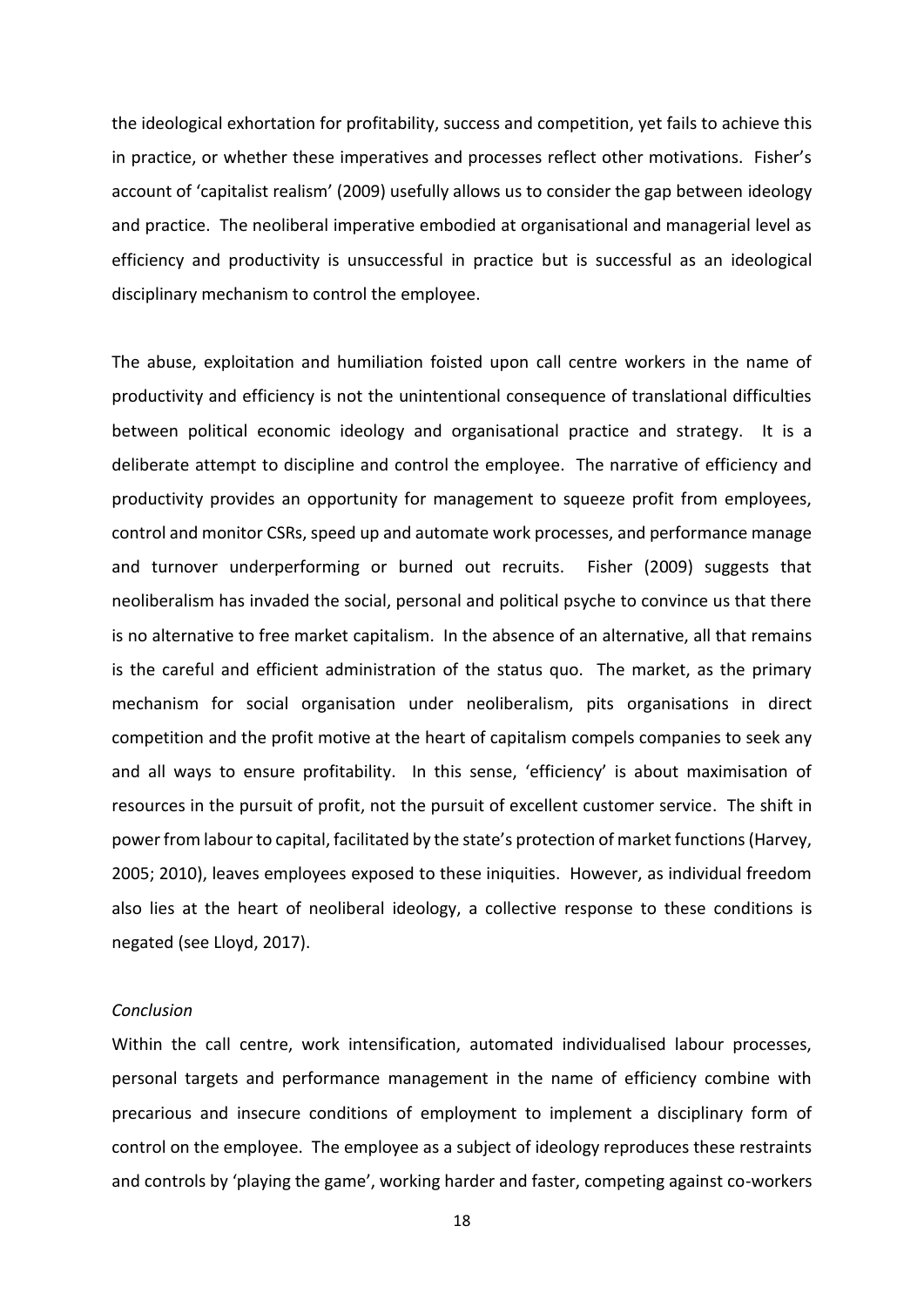for rewards and ensuring they can pay the bills at the end of the month. The call centre work process is inherently inefficient but is successful as a tool of disciplinary control as individual freedom, fuelled by competition and precarity, drives the employee down an avenue that accepts and reproduces a problematic work process.

As the evidence in this paper has demonstrated, the call centre operation invokes the spirit of efficiency, productivity and effectiveness in its managerial ethos and labour process. In reality, it fails to deliver efficiency or productivity as the process itself is flawed; for example, the use of targets ensures that employees jettison good practice in favour of satisfactory performance indicators. The quest for efficiency undoubtedly damages the oppressed call centre worker but it also ensures an environment where organisational practice, management strategies and conditions of employment prevent the worker from seeking redress or change. The wider ideological significance of capitalist realism lies in its insistence that there is no alternative. The worker with responsibilities cannot afford to rock the boat and challenge the management practices that creep in under the guise of 'efficiency'. Employees oppressed and abused in the name of efficiency may recognise this as self-evident but the true violence of neoliberalism convinces us that any alternative would be worse.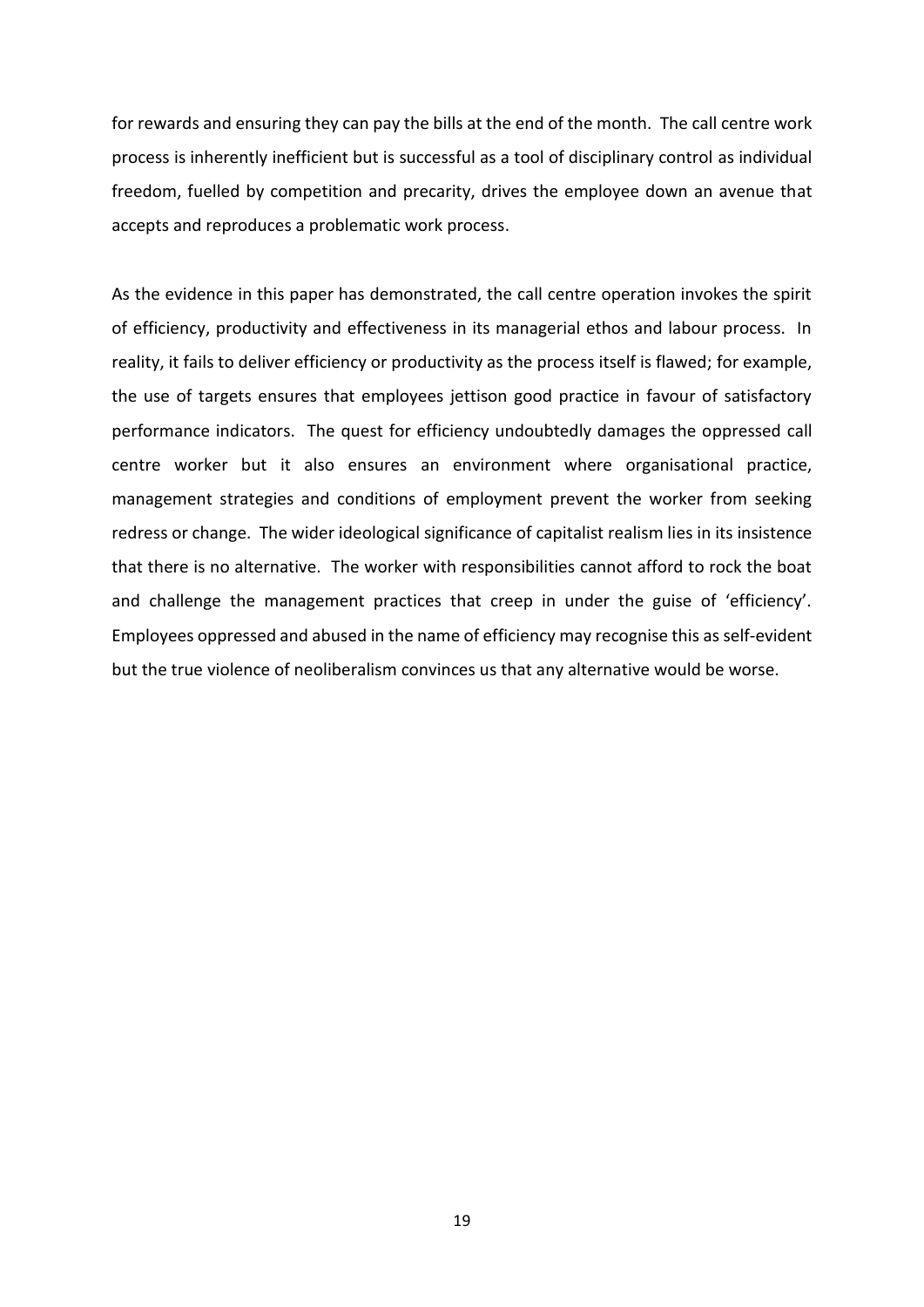# **References**

Bain P et al (2002) 'Taylorism, targets and the pursuit of quantity and quality by call centre management' *New Technology, Work and Employment,* 17(3) 170–185.

Bain P and Taylor P (2002) 'Entrapped by the 'electronic panoptican'? Worker resistance in the call centre' *New Technology, Work and Employment,* 15(1) 2-18.

Beynon H (1973) *Working for Ford,* London: Penguin.

Bhaskar R (2010) *Reclaiming Reality: A Critical Introduction to Contemporary Philosophy,* London: Routledge.

Bobbitt P (2002) *The Shield of Achilles: War, Peace and the Course of History*, London: Penguin. Boltanski L and Chiapello E (2007) *The New Spirit of Capitalism,* London: Verso.

Brannan M (2015) ''You're not going anywhere': Employee retention, symbolic violence and the structuring of subordination in a UK-based call centre' *The Sociological Review,* 63(4) 801- 819.

Brophy E (2010) 'The subterranean stream: Communicative capitalism and call centre labour' *Ephemera: Theory & Politics in Organization,* 10(3/4) 470-483.

Brown P, Lauder H and Ashton D (2011) *The Global Auction,* Oxford: University Press.

Burawoy M (1998) 'The Extended Case Method' *Sociological Theory,* 16(1) 4-33.

Callaghan G and Thompson P (2002) ''We recruit attitude': The selection and shaping of routine call centre labour' *Journal of Management Studies,* 39(2) 233-254.

Calvey D (2008) 'The art and politics of covert research: Doing 'situated ethics' in the field' *Sociology,* 42(5) 905-918.

Cho J and Trent A (2006) 'Validity in qualitative research revisited' *Qualitative Research,* 6(3) 319-340.

Collier A (1994) *Critical Realism: An Introduction to Roy Bhaskar's Philosophy,* London: Verso. Dean J (2009) *Democracy and Other Neoliberal Fantasies: Communicative Capitalism and Left Politics,* London: Duke University Press.

Deery S and Kinnie N (2002) 'Call centres and beyond: A thematic evaluation' *Human Resource Management Journal,* 12(4) 3-13.

Deery S, Iverson R and Walsh J (2002) 'Work relationships in telephone call centres: Understanding emotional exhaustion and employee withdrawal' *Journal of Management Studies,* 39(4) 471-496.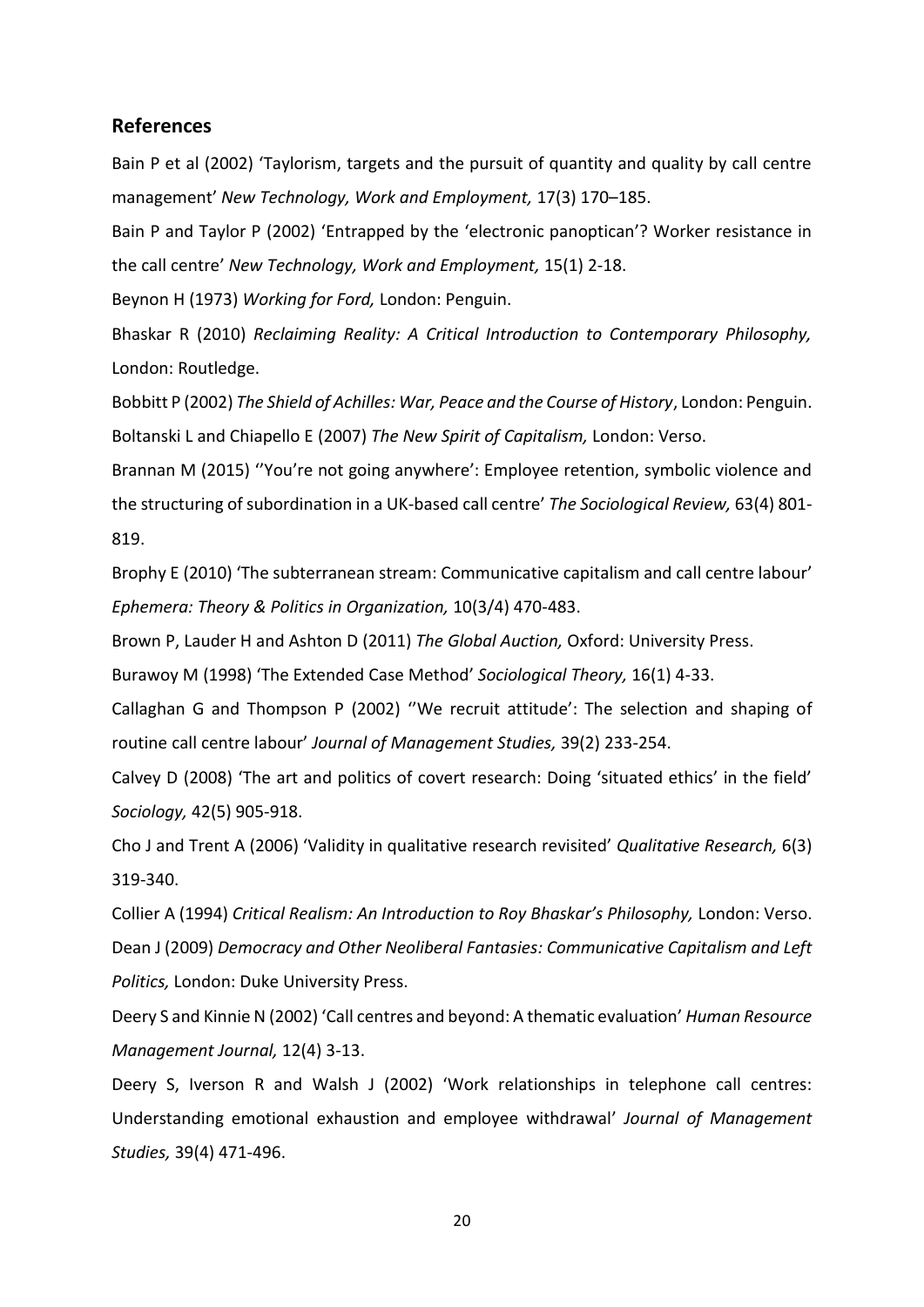Ellis V and Taylor P (2006) ''You don't know what you've got till it's gone': re-contextualising the origins, development and impact of the call centre' *New Technology, Work and Employment,* 21(2) 107–122.

Fine GA and Shuman D (2009) 'Lies from the field: Ethical issues in organizational ethnography' in Ybema S, Yanow D, Wels H and Kamsteeg FH (Eds) *Organizational Ethnography: Studying the Complexity of Everyday Life,* London: Sage.

Fisher M (2009) *Capitalist Realism: There is No Alternative,* Winchester: Zero.

Fleming P and Sturdy A (2011) ''Being yourself' in the electronic sweatshop: New forms of normative control' *Human Relations,* 64(2) 177-200.

Foucault M (2008) *The Birth of Biopolitics,* Basingstoke: Palgrave.

Gane N (2015) 'Trajectories of Liberalism and Neoliberalism', *Theory, Culture and Society,* 32(1), 133-144.

Glucksmann M (2004) 'Call configurations: Varieties of call centre and divisions of labour' *Work, Employment and Society,* 18(4) 795-811.

Harvey D (2005) *A Brief History of Neoliberalism,* Oxford: University Press.

Harvey D (2010) *The Enigma of Capital,* London: Profile.

Herrara CD (1999) 'Two arguments for 'covert methods' in social research' *The British Journal of Sociology,* 50(2) 331-343.

Hill D (2015) *The Pathology of Communicative Capitalism,* Basingstoke: Palgrave Pivot.

Ho K (2009) *Liquidated: An Ethnography of Wall Street,* London: Duke University Press.

Hochschild AR (2003) *The Managed Heart: Commercialization of Human Feeling,* London: University of California Press.

Holman D (2003) 'Phoning in Sick? An overview of employee stress in call centres' *Leadership and Organization Development Journal,* 24(3) 123-130.

Kinnie N, Purcell J and Adams M (2008) 'Explaining employees' experience of work in outsourced call centres' *Journal of Industrial Relations,* 50(2) 209-227.

Lloyd A (2013) *Labour Markets and Identity on the Post-Industrial Assembly Line,* Farnham: Ashgate.

Lloyd A (2016) 'Understanding the Post-Industrial Assembly Line: A Critical Appraisal of the Call Centre' *Sociology Compass,* 10(4) 284-293.

Lloyd A (2017) 'Ideology at Work: Reconsidering ideology, the labour process and workplace resistance' *International Journal of Sociology and Social Policy, 37(5/6) 266-279.*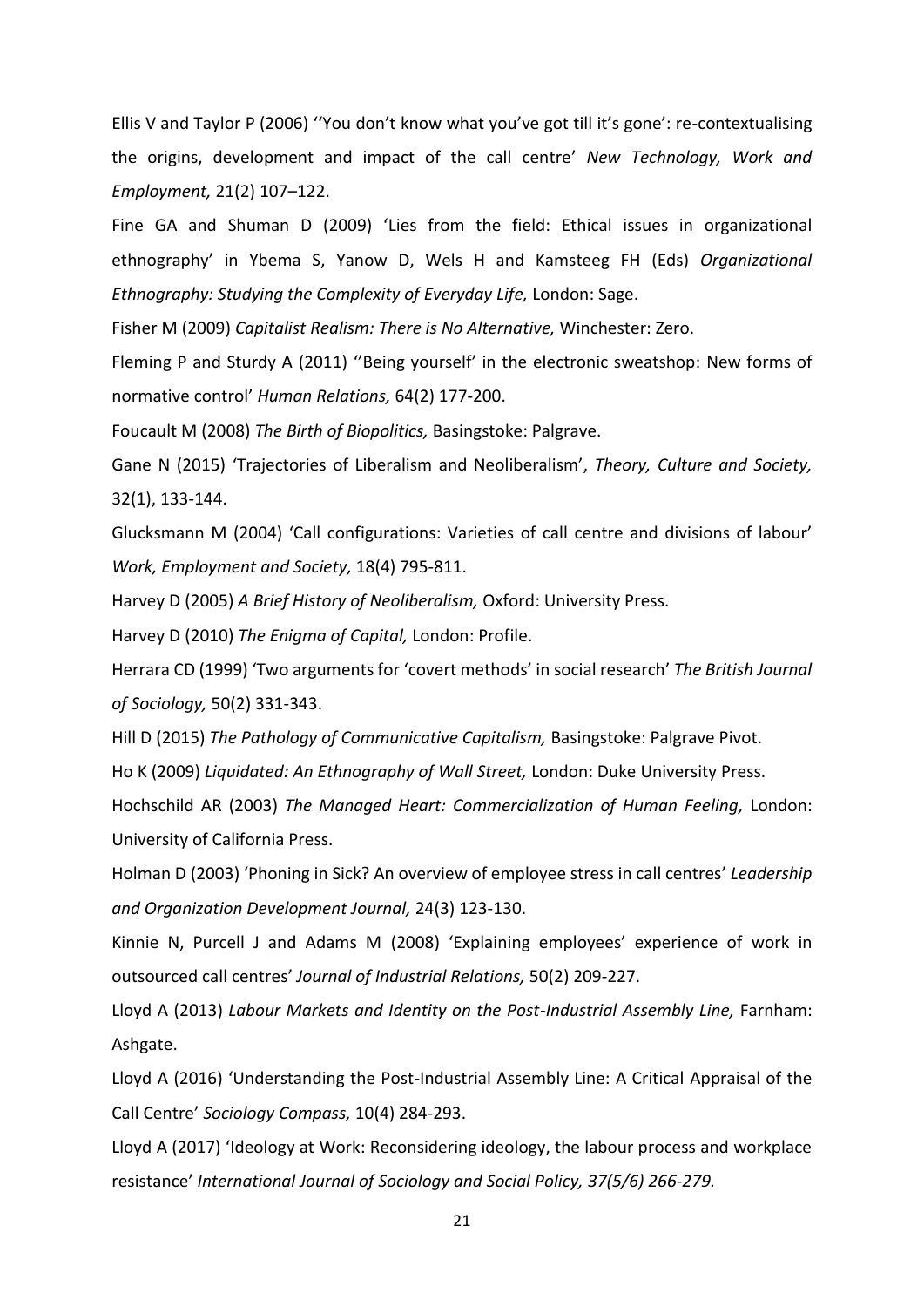Lloyd A (2018) *The Harms of Work: An Ultra-Realist Account of the Service Economy,* Bristol: Policy Press.

Lloyd C And Payne J (2009) ''Full of sound and fury, signifying nothing': Interrogating new skill concepts in service work – the view from two UK call centres' *Work, Employment and Society,* 23(4) 617-634.

Marx K (1990 [1867]) *Capital. Vol. 1,* Oxford: University Press.

McFadden P (2015) 'The Production of Politics in Front-Line Service Work: "Body Work" in the Labour Process of the Call Centre Worker' *Global Society,* 29(1) 89-106.

Mirowski P (2013) *Never Let a Serious Crisis Go To Waste,* London: Verso.

Mulholland K (2004) 'Workplace resistance in an Irish call centre: slammin', scammin', smokin', an' leavin'' *Work, Employment and Society,* 18(4) 709–724.

Piketty T (2014) *Capital in the Twenty-First Century,* London: Belknap.

Raymen T and Smith O (2016) 'What's deviance got to do with it? Black Friday sales, violence and hyper-conformity', *The British Journal of Criminology,* 56(2), 389-405.

Robinson G and Morley C (2006) 'Call centre management: Responsibilities and performance' *International Journal of Service Industry Management,* 17(3) 284-300.

Russell B (2008) 'Call centres: A decade of research' *International Journal of Management Reviews,* 10(3) 195-219.

Sarkar S and Charlwood A (2014) 'Do cultural differences explain differences in attitudes towards unions? Culture and attitudes towards unions among call centre workers in Britain and India' *Industrial Relations Journal,* 45(1) 56-76.

Streeck W (2016) *How Will Capitalism End?* London: Verso.

Stuckler D and Basu S (2013) *The Body Economic: Why Austerity Kills,* London: Allen Lane.

Taylor P and Bain P (1999) "'An assembly line in the head': Work and employee relations in the call centre", *Industrial Relations Journal,* 30(2) 101-117.

Taylor, P et al (2003) ''A unique working environment': Health, sickness and absence management in UK call centres' *Work, Employment and Society,* 17(3) 435-458.

Townsend K (2005) 'Electronic surveillance and cohesive teams: Room for resistance in an Australian call centre?' *New Technology, Work and Employment,* 20(1) 47-59.

Van den Broek D (2004) ''We have the values': Customers, control and corporate ideology in call centre operations' *New Technology, Work and Employment,* 19(1) 2-13.